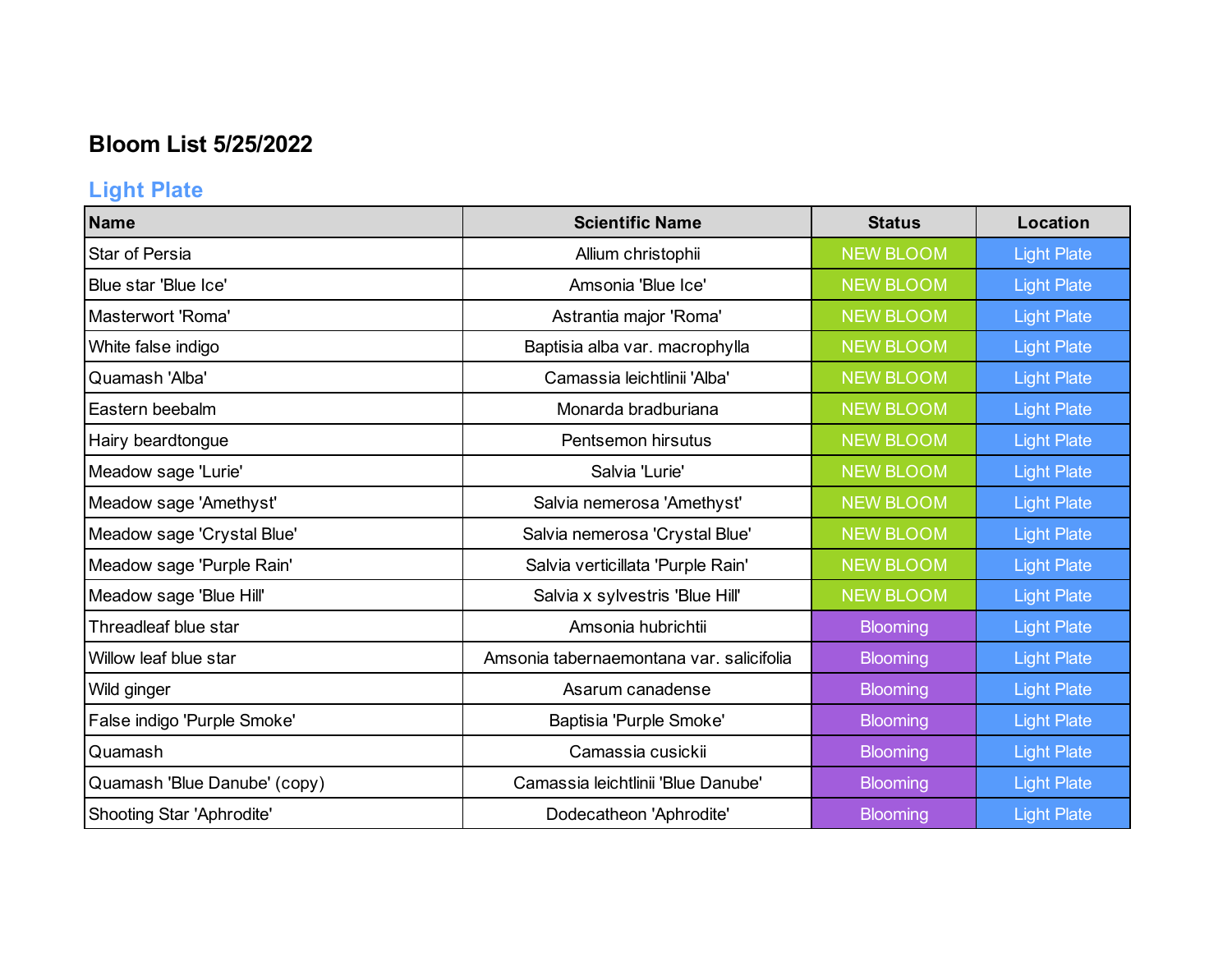| Prairie smoke                     | Geum triflorum                       | <b>Blooming</b>      | <b>Light Plate</b> |
|-----------------------------------|--------------------------------------|----------------------|--------------------|
| Avens 'Citronge'                  | Geum x 'Citronge'                    | <b>Blooming</b>      | <b>Light Plate</b> |
| Summer snowflake 'Gravetye Giant' | Leucojum aestivum 'Gravetye Giant'   | <b>Blooming</b>      | <b>Light Plate</b> |
| Meadow sage 'May Night'           | Salvia nemerosa 'May Night'          | <b>Blooming</b>      | <b>Light Plate</b> |
| Meadow sage 'Wesuwe'              | Salvia nemerosa 'Wesuwe'             | <b>Blooming</b>      | <b>Light Plate</b> |
| tulip 'Ballade'                   | Tulipa 'Ballade'                     | <b>Blooming</b>      | <b>Light Plate</b> |
| tulip 'Flaming Spring Green'      | Tulipa 'Flaming Spring Green'        | <b>Blooming</b>      | <b>Light Plate</b> |
| Tulip 'Maureen'                   | Tulipa 'Maureen'                     | <b>Blooming</b>      | <b>Light Plate</b> |
| Tulip 'Queen of Night'            | Tulipa 'Queen of Night'              | <b>Blooming</b>      | <b>Light Plate</b> |
| Tulip 'Spring Green'              | <b>Tulipa 'Spring Green'</b>         | <b>Blooming</b>      | <b>Light Plate</b> |
| Heart-leaved meadow parsnip       | Zizia aptera                         | <b>Blooming</b>      | <b>Light Plate</b> |
| <b>Golden Alexanders</b>          | Zizia aurea                          | <b>Blooming</b>      | <b>Light Plate</b> |
| Grecian windflower 'Blue Shades'  | Anemone blanda 'Blue Shades'         | Done Blooming        | <b>Light Plate</b> |
| Glory of the Snow 'Blue Giant'    | Chionodoxa forbesii 'Blue Giant'     | <b>Done Blooming</b> | <b>Light Plate</b> |
| Glory of the Snow 'Violet Beauty' | Chionodoxa luciliae 'Violet Beauty'  | Done Blooming        | <b>Light Plate</b> |
| Turkish glory of the snow         | Chionodoxa sardensis                 | Done Blooming        | <b>Light Plate</b> |
| Tommy crocus 'Barr's Purple'      | Crocus tommasinianus 'Barr's Purple' | Done Blooming        | <b>Light Plate</b> |
| Tommy crocus 'Ruby Giant'         | Crocus tommasinianus 'Ruby Giant'    | Done Blooming        | <b>Light Plate</b> |
| Crocus 'Pickwick'                 | Crocus vernus 'Pickwick'             | Done Blooming        | <b>Light Plate</b> |
| Crocus 'Vanguard'                 | Crocus vernus 'Vanguard'             | Done Blooming        | <b>Light Plate</b> |
| Persian lily 'Ivory Bells'        | Fritillaria persica 'Ivory Bells'    | Done Blooming        | <b>Light Plate</b> |
| Greater snowdrop                  | Galanthus elwesii                    | <b>Done Blooming</b> | <b>Light Plate</b> |
| Grape hyacinth 'Superstar'        | Muscari armeniacum 'Superstar'       | Done Blooming        | <b>Light Plate</b> |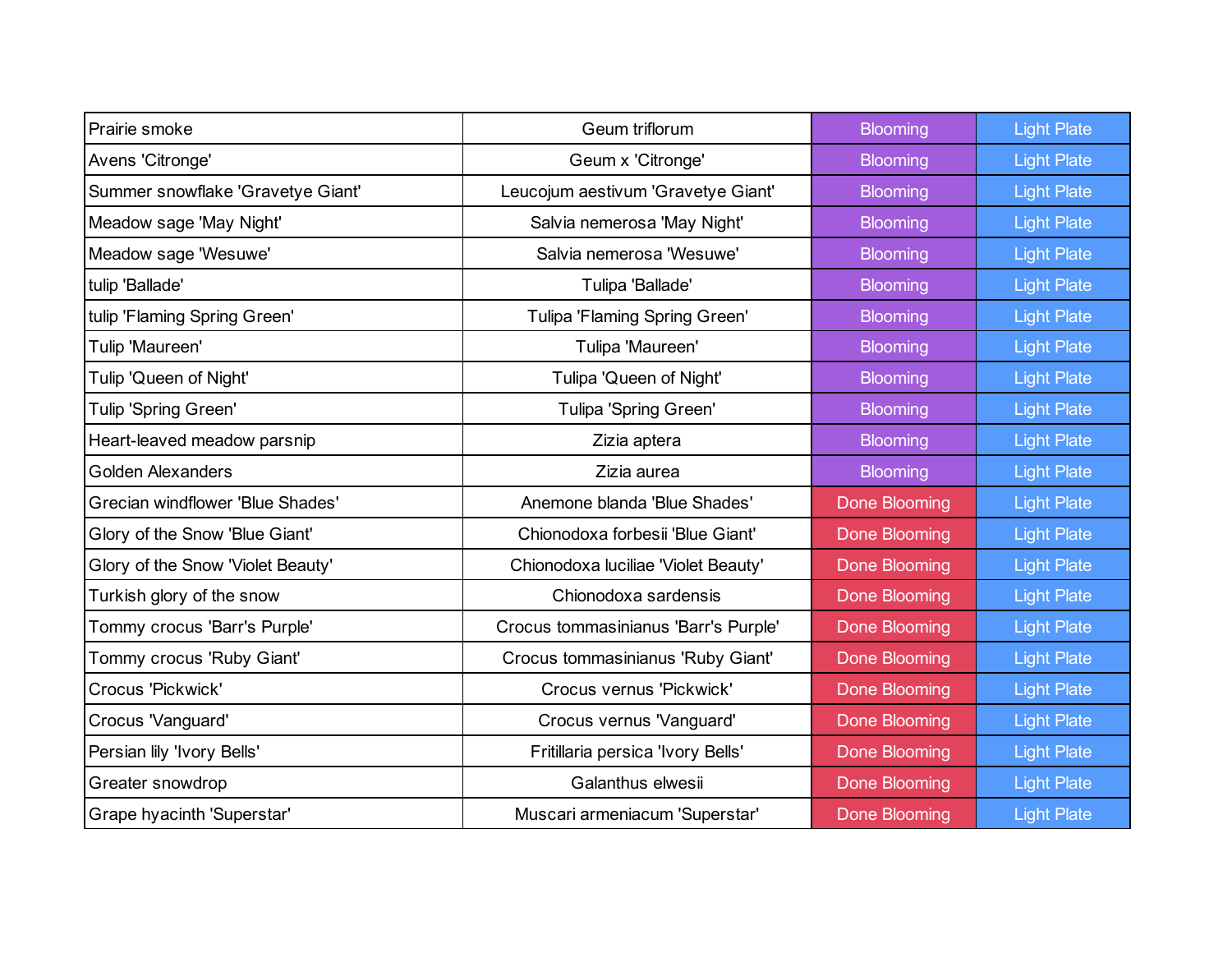| Daffodil 'Sailboat'         | Narcissus 'Sailboat'                 | <b>Done Blooming</b>      | <b>Light Plate</b> |
|-----------------------------|--------------------------------------|---------------------------|--------------------|
| Triandrus daffodil 'Thalia' | Narcissus 'Thalia'                   | <b>Done Blooming</b>      | <b>Light Plate</b> |
| Daffodil 'W. P. Milner'     | Narcissus 'W. P. Milner'             | Done Blooming             | <b>Light Plate</b> |
| Turburgen squill            | Scilla mischtschenkoana              | Done Blooming             | <b>Light Plate</b> |
| tulip 'Don Quichotte'       | Tulipa 'Don Quichotte'               | Done Blooming             | <b>Light Plate</b> |
| Tulip 'Ivory Floradale'     | Tulipa 'Ivory Floradale'             | <b>Done Blooming</b>      | <b>Light Plate</b> |
| Tulip 'Purissima'           | Tulipa 'Purissima'                   | Done Blooming             | <b>Light Plate</b> |
| Tulip 'Tres Chic'           | Tulipa 'Tres Chic'                   | Done Blooming             | <b>Light Plate</b> |
| Tulip 'Lilac Wonder'        | Tulipa bakeri 'Lilac Wonder'         | <b>Done Blooming</b>      | <b>Light Plate</b> |
| Tulip 'Splendens'           | Tulipa hageri 'Splendens'            | <b>Done Blooming</b>      | <b>Light Plate</b> |
| Tulip 'Violacea Black Base' | Tulipa humilis 'Violacea Black Base' | Done Blooming             | <b>Light Plate</b> |
| Polychrome tulip            | Tulipa polychroma                    | <b>Done Blooming</b>      | <b>Light Plate</b> |
| Turkestan tulip             | Tulipa turkestanica                  | Done Blooming             | <b>Light Plate</b> |
| Urumiensis tulip            | Tulipa urumiensis                    | <b>Done Blooming</b>      | <b>Light Plate</b> |
| Yarrow 'Moonshine'          | Achillea 'Moonshine'                 | <b>Hasn't Bloomed Yet</b> | <b>Light Plate</b> |
| Giant hyssop 'Blue Fortune' | Agastache 'Blue Fortune'             | <b>Hasn't Bloomed Yet</b> | <b>Light Plate</b> |
| Allium 'Millenium'          | Allium 'Millenium'                   | <b>Hasn't Bloomed Yet</b> | <b>Light Plate</b> |
| Ornamental onion            | Allium atropurpureum                 | <b>Hasn't Bloomed Yet</b> | <b>Light Plate</b> |
| Light blue garlic           | Allium caesium                       | <b>Hasn't Bloomed Yet</b> | <b>Light Plate</b> |
| Keeled garlic               | Allium carinatum ssp. pulchellum     | <b>Hasn't Bloomed Yet</b> | <b>Light Plate</b> |
| Allium 'Summer Beauty'      | Allium lusitanicum 'Summer Beauty'   | <b>Hasn't Bloomed Yet</b> | <b>Light Plate</b> |
| Lead plant                  | Amorpha canescens                    | <b>Hasn't Bloomed Yet</b> | <b>Light Plate</b> |
| Wooly pearl everlasting     | Anaphalis triplinervis               | <b>Hasn't Bloomed Yet</b> | <b>Light Plate</b> |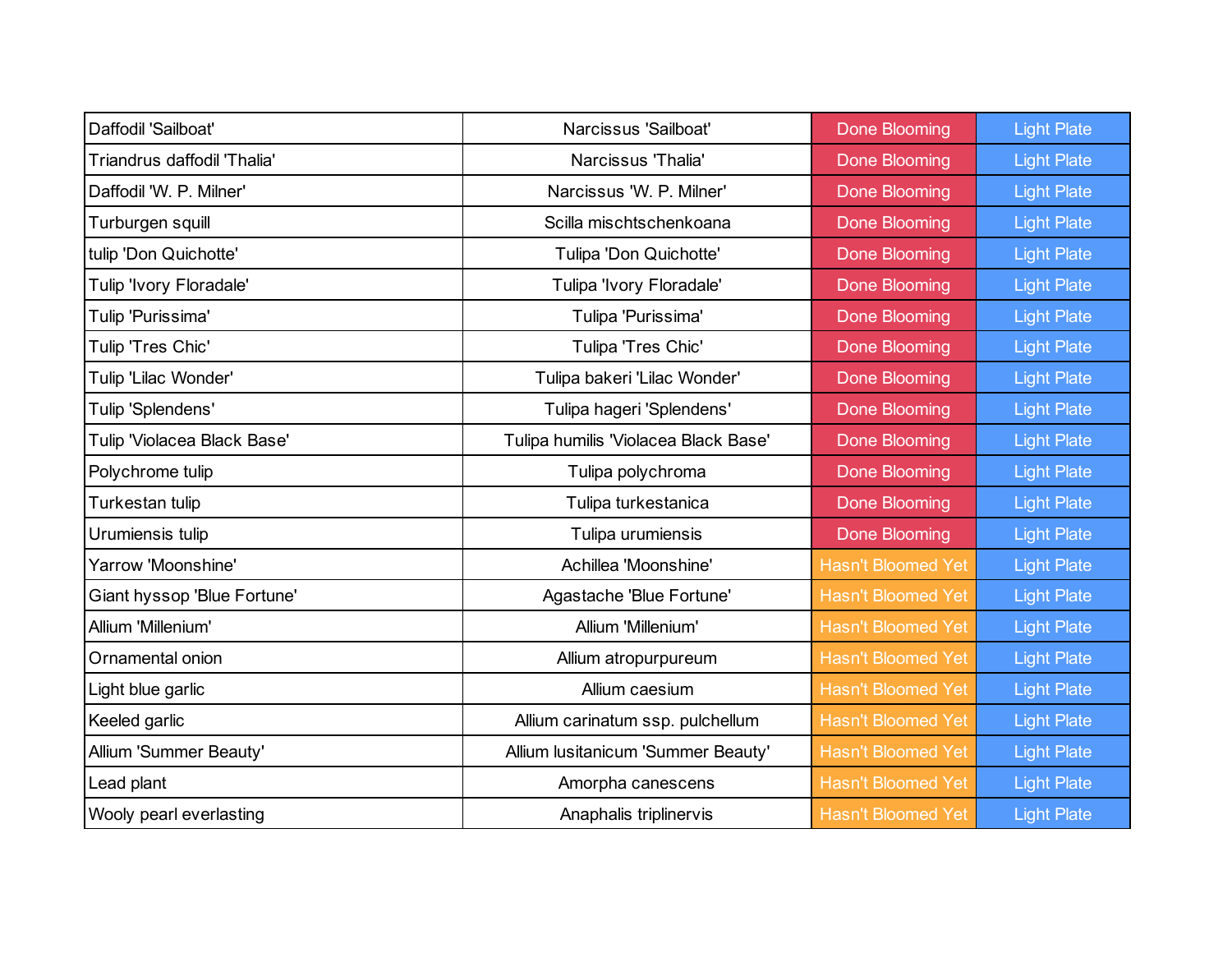| Swamp milkweed                       | Asclepias incarnata                           | <b>Hasn't Bloomed Yet</b> | <b>Light Plate</b> |
|--------------------------------------|-----------------------------------------------|---------------------------|--------------------|
| Common milkweed                      | Asclepias syriaca                             | <b>Hasn't Bloomed Yet</b> | <b>Light Plate</b> |
| Orange butterfly weed                | Asclepias tuberosa                            | <b>Hasn't Bloomed Yet</b> | <b>Light Plate</b> |
| Chinese astilbe 'Purple Lance'       | Astilbe chinensis var. taquetii 'Purpurlanze' | <b>Hasn't Bloomed Yet</b> | <b>Light Plate</b> |
| Sideoats grama grass                 | Bouteloua curtipendula                        | <b>Hasn't Bloomed Yet</b> | <b>Light Plate</b> |
| Blue grama grass                     | Bouteloua gracilis 'Blonde Ambition'          | <b>Hasn't Bloomed Yet</b> | <b>Light Plate</b> |
| Korean feather reed grass            | Calamagrostis brachytricha                    | <b>Hasn't Bloomed Yet</b> | <b>Light Plate</b> |
| Feather reed grass 'Karl Foerster'   | Calamagrostis x acutiflora 'Karl Foerster'    | <b>Hasn't Bloomed Yet</b> | <b>Light Plate</b> |
| Calamint                             | Calamintha nepeta ssp. nepeta                 | <b>Hasn't Bloomed Yet</b> | <b>Light Plate</b> |
| <b>Bluebeard 'Dark Knight'</b>       | Caryopteris x clandonensis 'Dark Knight'      | <b>Hasn't Bloomed Yet</b> | <b>Light Plate</b> |
| Plumbago                             | Ceratostigma plumbaginoides                   | <b>Hasn't Bloomed Yet</b> | <b>Light Plate</b> |
| Solitary clematis                    | Clematis integrifolia                         | <b>Hasn't Bloomed Yet</b> | <b>Light Plate</b> |
| Autumn crocus                        | Colchicum autumnale                           | <b>Hasn't Bloomed Yet</b> | <b>Light Plate</b> |
| White prairie clover (copy)          | Dalea candida                                 | <b>Hasn't Bloomed Yet</b> | <b>Light Plate</b> |
| Purple prairie clover                | Dalea purpurea                                | <b>Hasn't Bloomed Yet</b> | <b>Light Plate</b> |
| Tufted hair grass                    | Deschampsia cespitosa                         | <b>Hasn't Bloomed Yet</b> | <b>Light Plate</b> |
| Rusty foxglove                       | Digitalis ferruginea                          | <b>Hasn't Bloomed Yet</b> | <b>Light Plate</b> |
| <b>Coneflower 'Pixie Medowbrite'</b> | Echinacea 'Pixie Meadowbrite'                 | <b>Hasn't Bloomed Yet</b> | <b>Light Plate</b> |
| Pale purple coneflower               | Echinacea pallida                             | <b>Hasn't Bloomed Yet</b> | <b>Light Plate</b> |
| Yellow coneflower                    | Echinacea paradoxa                            | <b>Hasn't Bloomed Yet</b> | <b>Light Plate</b> |
| Purple coneflower 'Green Edge'       | Echinacea purpurea 'Green Edge'               | <b>Hasn't Bloomed Yet</b> | <b>Light Plate</b> |
| Purple coneflower 'Virgin'           | Echinacea purpurea 'Virgin'                   | <b>Hasn't Bloomed Yet</b> | <b>Light Plate</b> |
| Wavyleaf purple coneflower           | Echinacea simulata                            | <b>Hasn't Bloomed Yet</b> | <b>Light Plate</b> |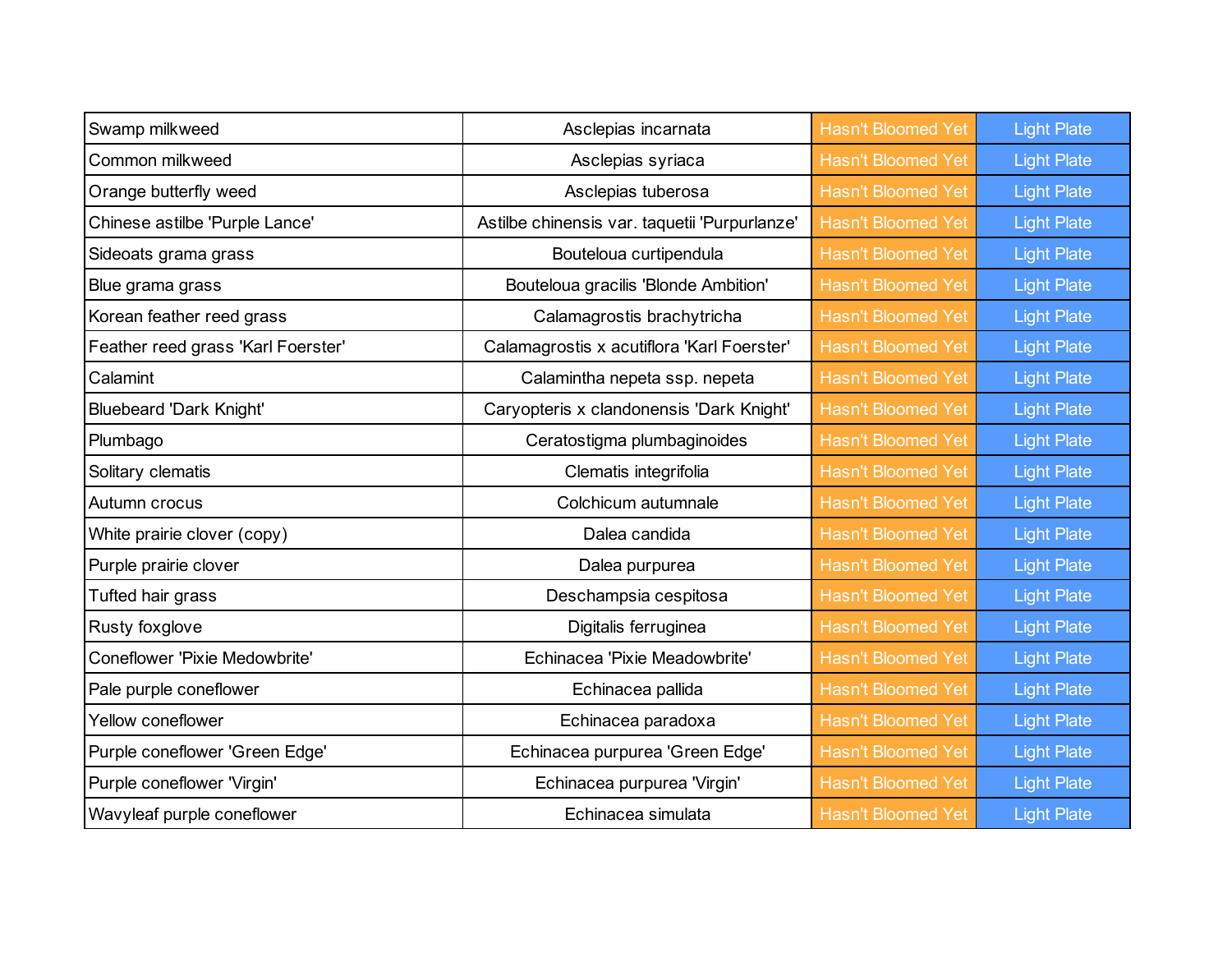| Tennessee coneflower               | Echinacea tennesseensis                  | <b>Hasn't Bloomed Yet</b> | <b>Light Plate</b> |
|------------------------------------|------------------------------------------|---------------------------|--------------------|
| Purple lovegrass                   | Eragrostis spectabilis                   | <b>Hasn't Bloomed Yet</b> | <b>Light Plate</b> |
| Mediterranean sea holly            | Eryngium bourgatii                       | <b>Hasn't Bloomed Yet</b> | <b>Light Plate</b> |
| Sea holly 'Big Blue'               | Eryngium x zabelii 'Big Blue'            | <b>Hasn't Bloomed Yet</b> | <b>Light Plate</b> |
| Rattlesnake master                 | Eryngium yuccifolium                     | <b>Hasn't Bloomed Yet</b> | <b>Light Plate</b> |
| Tall boneset                       | Eupatorium altissimum                    | <b>Hasn't Bloomed Yet</b> | <b>Light Plate</b> |
| Flowering spurge                   | Euphorbia corollata                      | <b>Hasn't Bloomed Yet</b> | <b>Light Plate</b> |
| Bee Blossom 'Whirling Butterflies' | Gaura lindheimeri 'Whirling Butterflies' | <b>Hasn't Bloomed Yet</b> | <b>Light Plate</b> |
| Bottle gentian                     | Gentiana andrewsii                       | <b>Hasn't Bloomed Yet</b> | <b>Light Plate</b> |
| Japanese cranesbill                | Geranium soboliferum                     | <b>Hasn't Bloomed Yet</b> | <b>Light Plate</b> |
| Sneezeweed 'Moerheim Beauty'       | Helenium 'Moerheim Beauty'               | <b>Hasn't Bloomed Yet</b> | <b>Light Plate</b> |
| Daylily 'Chicago Apache'           | Hemerocallis 'Chicago Apache'            | <b>Hasn't Bloomed Yet</b> | <b>Light Plate</b> |
| Prairie blazing star               | Liatris aspera                           | <b>Hasn't Bloomed Yet</b> | <b>Light Plate</b> |
| <b>Blazing star</b>                | Liatris pycnostachya                     | <b>Hasn't Bloomed Yet</b> | <b>Light Plate</b> |
| White blazing star                 | Liatris spicata 'Alba'                   | <b>Hasn't Bloomed Yet</b> | <b>Light Plate</b> |
| Scottish lovage                    | Ligusticum scoticum                      | <b>Hasn't Bloomed Yet</b> | <b>Light Plate</b> |
| Sea lavender                       | Limonium latifolium                      | <b>Hasn't Bloomed Yet</b> | <b>Light Plate</b> |
| Winged loosestrife                 | Lythrum alatum                           | <b>Hasn't Bloomed Yet</b> | <b>Light Plate</b> |
| Moor grass 'Dauerstrahl'           | Molinia caerulea 'Dauerstrahl'           | <b>Hasn't Bloomed Yet</b> | <b>Light Plate</b> |
| Moor grass 'Moorflamme'            | Molinia caerulea 'Moorflamme'            | <b>Hasn't Bloomed Yet</b> | <b>Light Plate</b> |
| Catmint 'Walker's Low'             | Nepeta racemosa 'Walker's Low'           | <b>Hasn't Bloomed Yet</b> | <b>Light Plate</b> |
| <b>Catmint 'Sweet Dreams'</b>      | Nepeta subsessilis 'Sweet Dreams'        | <b>Hasn't Bloomed Yet</b> | <b>Light Plate</b> |
| Ornamental oregano 'Herrenhausen'  | Origanum laevigatum 'Herrenhausen'       | <b>Hasn't Bloomed Yet</b> | <b>Light Plate</b> |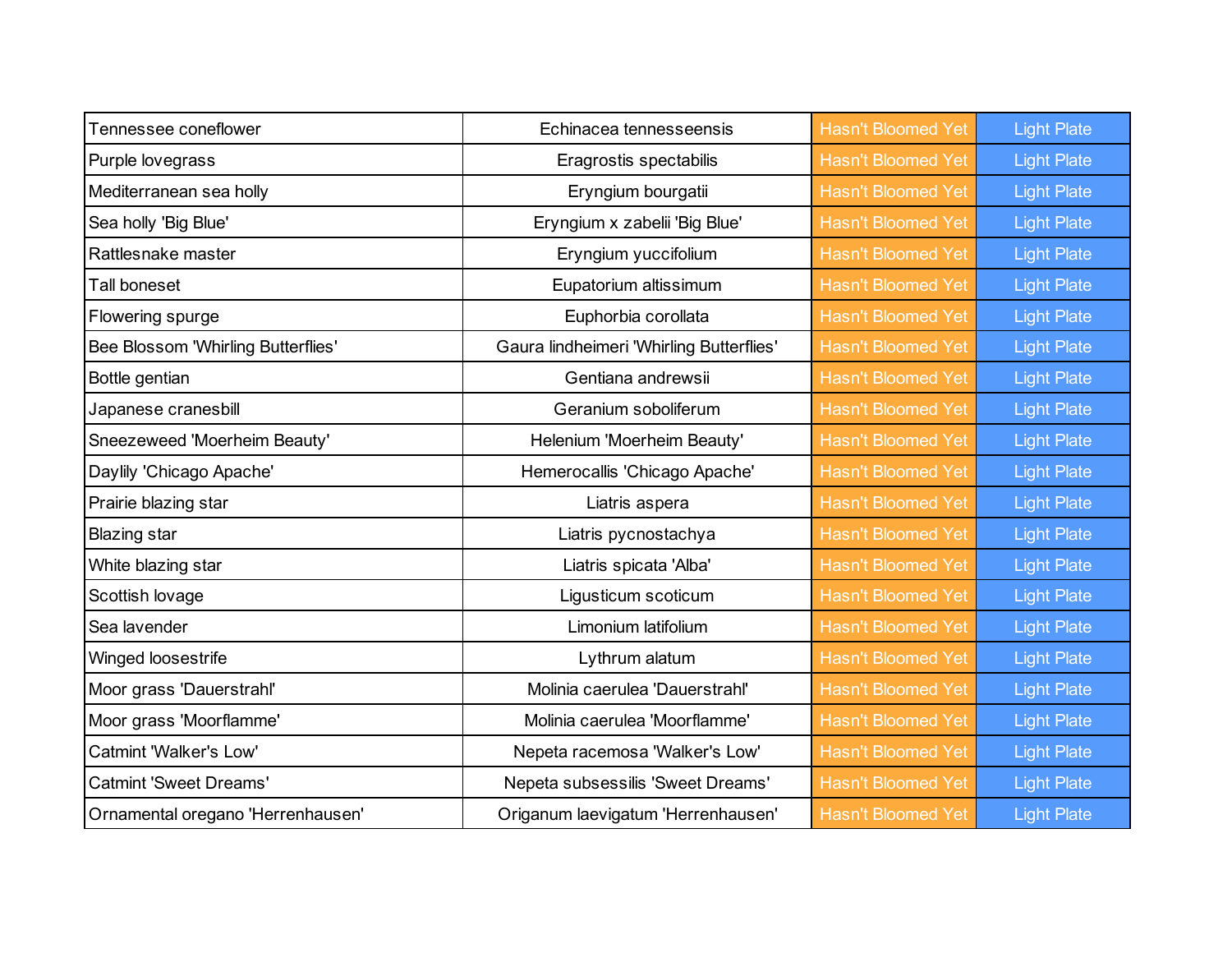| Red switch grass 'Shenandoah'    | Panicum virgatum 'Shenandoah'           | Hasn't Bloomed Yet        | <b>Light Plate</b> |
|----------------------------------|-----------------------------------------|---------------------------|--------------------|
| Oriental poppy 'Scarlett O'Hara' | Papaver orientale 'Scarlett O'Hara'     | <b>Hasn't Bloomed Yet</b> | <b>Light Plate</b> |
| Wild quinine                     | Parthenium integrifolium                | <b>Hasn't Bloomed Yet</b> | <b>Light Plate</b> |
| Fountain grass 'Cassian'         | Pennisetum alopecuroides 'Cassian'      | <b>Hasn't Bloomed Yet</b> | <b>Light Plate</b> |
| Annual fountain grass 'Sunset'   | Pennisetum setaceum 'Sunset'            | <b>Hasn't Bloomed Yet</b> | <b>Light Plate</b> |
| Foxglove beardtongue             | Pentsemon digitalis                     | <b>Hasn't Bloomed Yet</b> | <b>Light Plate</b> |
| Russian sage 'Little Spire'      | Perovskia atriplicifolia 'Little Spire' | <b>Hasn't Bloomed Yet</b> | <b>Light Plate</b> |
| Blunt mountain mint              | Pycnanthemum muticum                    | <b>Hasn't Bloomed Yet</b> | <b>Light Plate</b> |
| American mountain mint           | Pycnanthemum virginianum                | <b>Hasn't Bloomed Yet</b> | <b>Light Plate</b> |
| Prairie petunia                  | Ruellia humilis                         | <b>Hasn't Bloomed Yet</b> | <b>Light Plate</b> |
| Meadow sage 'Dear Anja'          | Salvia x sylvestris 'Dear Anja'         | <b>Hasn't Bloomed Yet</b> | <b>Light Plate</b> |
| Meadow sage 'Rugen'              | Salvia x sylvestris 'Rugen'             | <b>Hasn't Bloomed Yet</b> | <b>Light Plate</b> |
| Soapwort 'Max Frei'              | Saponaria x lempergii 'Max Frei'        | <b>Hasn't Bloomed Yet</b> | <b>Light Plate</b> |
| Little bluestem                  | Schizachyrium scoparium                 | <b>Hasn't Bloomed Yet</b> | <b>Light Plate</b> |
| Little bluestem 'Blue Heaven'    | Schizachyrium scoparium 'Blue Heaven'   | <b>Hasn't Bloomed Yet</b> | <b>Light Plate</b> |
| Little bluestem ' Ha Ha Tonka'   | Schizachyrium scoparium 'Ha Ha Tonka'   | <b>Hasn't Bloomed Yet</b> | <b>Light Plate</b> |
| Little bluestem 'Little Luke'    | Schizachyrium scoparium 'Little Luke'   | <b>Hasn't Bloomed Yet</b> | <b>Light Plate</b> |
| Little bluestem 'Prairie Blues'  | Schizachyrium scoparium 'Prairie Blues' | <b>Hasn't Bloomed Yet</b> | <b>Light Plate</b> |
| Little bluestem 'The Blues'      | Schizachyrium scoparium 'The Blues'     | <b>Hasn't Bloomed Yet</b> | <b>Light Plate</b> |
| Autumn moor grass                | Sedum autunmnalis                       | <b>Hasn't Bloomed Yet</b> | <b>Light Plate</b> |
| Compass plant                    | Silphium laciniatum                     | <b>Hasn't Bloomed Yet</b> | <b>Light Plate</b> |
| Prairie dropseed                 | Sporobolus heterolepis                  | <b>Hasn't Bloomed Yet</b> | <b>Light Plate</b> |
| betony 'Hummelo' (copy)          | Stachys officinalis 'Hummelo'           | <b>Hasn't Bloomed Yet</b> | <b>Light Plate</b> |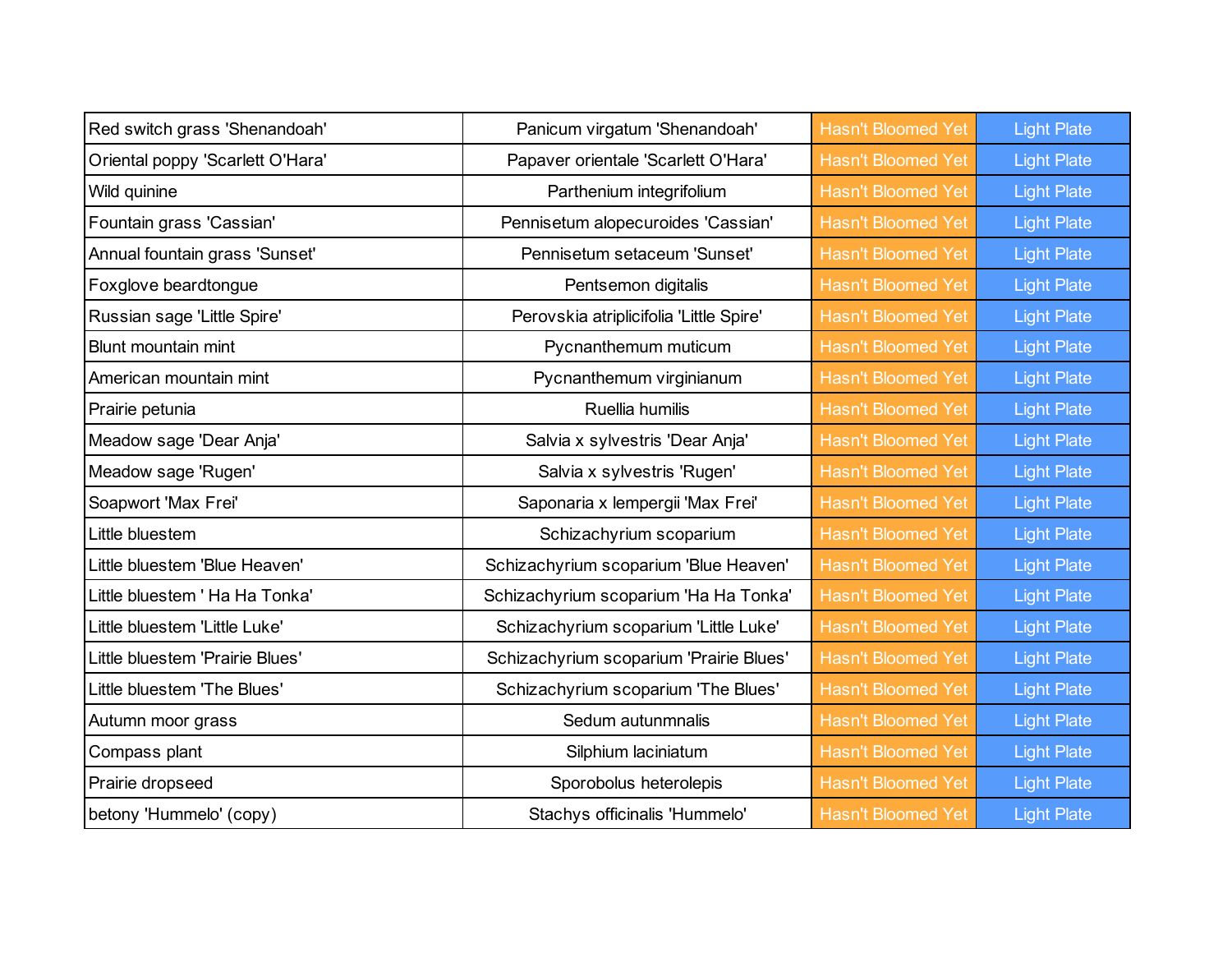| betony 'Rosea'                 | Stachys officinalis 'Rosea'          | <b>Hasn't Bloomed Yet</b> | <b>Light Plate</b> |
|--------------------------------|--------------------------------------|---------------------------|--------------------|
| betony 'Summer Crush'          | Stachys officinalis 'Summer Crush'   | <b>Hasn't Bloomed Yet</b> | <b>Light Plate</b> |
| Stokes' aster 'Peachie's Pick' | Stokesia laevis 'Peachie's Pick'     | <b>Hasn't Bloomed Yet</b> | <b>Light Plate</b> |
| aster 'Little Carlow'          | Symphyotrichum 'Little Carlow        | <b>Hasn't Bloomed Yet</b> | <b>Light Plate</b> |
| Purpletop                      | Tridens flavus                       | <b>Hasn't Bloomed Yet</b> | <b>Light Plate</b> |
| American blue vervain          | Verbena hastata                      | <b>Hasn't Bloomed Yet</b> | <b>Light Plate</b> |
| Culver's Root 'Pink Glow'      | Veronicastrum virginicum 'Pink Glow' | Hasn't Bloomed Yet        | <b>Light Plate</b> |
| <b>Chaste tree</b>             | Vitex agnus-castus                   | <b>Hasn't Bloomed Yet</b> | <b>Light Plate</b> |

### **Dark Plate**

| <b>Name</b>              | <b>Scientific Name</b>              | <b>Status</b>    | Location          |
|--------------------------|-------------------------------------|------------------|-------------------|
| <b>Star of Persia</b>    | Allium christophii                  | <b>NEW BLOOM</b> | <b>Dark Plate</b> |
| Masterwort 'Roma'        | Astrantia major 'Roma'              | <b>NEW BLOOM</b> | <b>Dark Plate</b> |
| White false indigo       | Baptisia alba var. macrophylla      | <b>NEW BLOOM</b> | <b>Dark Plate</b> |
| Cockspur hawthorn        | Crataegus crus-galli var. inermis   | <b>NEW BLOOM</b> | <b>Dark Plate</b> |
| Cranesbill 'Orion'       | <b>Geranium 'Orion'</b>             | <b>NEW BLOOM</b> | <b>Dark Plate</b> |
| Knotted cranesbill       | Geranium nodosum                    | <b>NEW BLOOM</b> | <b>Dark Plate</b> |
| Cranesbill 'Karmina'     | Geranium x cantabrigiense 'Karmina' | <b>NEW BLOOM</b> | <b>Dark Plate</b> |
| Pincushion 'Mars Midget' | Knautia macedonica 'Mars Midget'    | <b>NEW BLOOM</b> | <b>Dark Plate</b> |
| Catmint 'Walker's Low'   | Nepeta racemosa 'Walker's Low'      | <b>NEW BLOOM</b> | <b>Dark Plate</b> |
| White dragon knotweed    | Persicaria polymorpha               | <b>NEW BLOOM</b> | <b>Dark Plate</b> |
| Bowman's root            | Porteranthus trifoliatus            | <b>NEW BLOOM</b> | <b>Dark Plate</b> |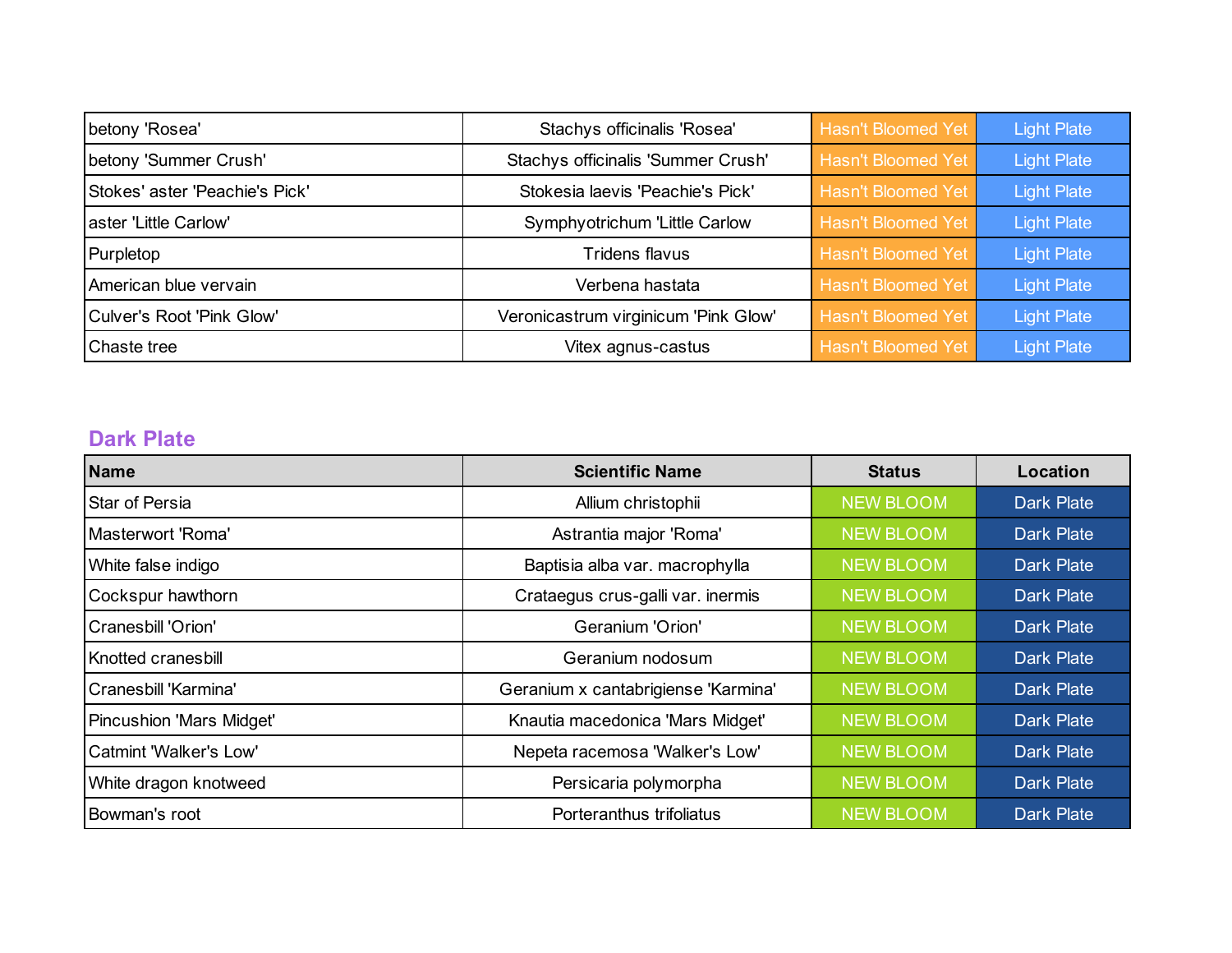| <b>Black locust 'Chicago Blues'</b> | Robinia pseudoacacia 'Chicago Blues'  | <b>NEW BLOOM</b> | <b>Dark Plate</b> |
|-------------------------------------|---------------------------------------|------------------|-------------------|
| Purple sensation allium             | Allium aflatunese 'Purple Sensation'  | <b>Blooming</b>  | <b>Dark Plate</b> |
| Jack-in-the-Pulpit                  | Arisaema triphyllum                   | <b>Blooming</b>  | <b>Dark Plate</b> |
| Wild ginger                         | Asarum canadense                      | <b>Blooming</b>  | <b>Dark Plate</b> |
| Siberian bugloss                    | Brunnera macrophylla                  | <b>Blooming</b>  | <b>Dark Plate</b> |
| Quamash                             | Camassia cusickii                     | <b>Blooming</b>  | <b>Dark Plate</b> |
| Quamash 'Blue Danube'               | Camassia leichtlinii 'Blue Danube'    | <b>Blooming</b>  | <b>Dark Plate</b> |
| Brome-like sedge                    | Carex bromoides                       | <b>Blooming</b>  | <b>Dark Plate</b> |
| Pennsylvania sedge 'Straw Hat'      | Carex pennsylvanica 'Straw Hat'       | <b>Blooming</b>  | <b>Dark Plate</b> |
| Fringe tree                         | Chionanthus virginicus                | <b>Blooming</b>  | <b>Dark Plate</b> |
| Shooting star 'Aphrodite'           | Dodecatheon 'Aphrodite'               | <b>Blooming</b>  | <b>Dark Plate</b> |
| Longspur barrenwort 'Lilafee'       | Epimedium grandiflorum 'Lilafee'      | <b>Blooming</b>  | <b>Dark Plate</b> |
| Persian lily                        | Fritillaria persica                   | <b>Blooming</b>  | <b>Dark Plate</b> |
| Wild geranium                       | Geranium maculatum                    | <b>Blooming</b>  | <b>Dark Plate</b> |
| Cranesbill 'Max Frei'               | Geranium sanguineum 'Max Frei'        | <b>Blooming</b>  | <b>Dark Plate</b> |
| Cranesbill 'Claridge Druce'         | Geranium x oxonianum 'Claridge Druce' | <b>Blooming</b>  | <b>Dark Plate</b> |
| Prairie smoke                       | Geum triflorum                        | <b>Blooming</b>  | <b>Dark Plate</b> |
| Lenten rose                         | Helleborus orientalis                 | <b>Blooming</b>  | <b>Dark Plate</b> |
| Virginia waterleaf (copy)           | Hydrophyllum virginianum              | <b>Blooming</b>  | <b>Dark Plate</b> |
| Spring snowflake 'Gravetye Giant'   | Leucojum aestivum 'Gravetye Giant'    | <b>Blooming</b>  | <b>Dark Plate</b> |
| Sweet gum                           | Liquidambar stryaciflua               | <b>Blooming</b>  | <b>Dark Plate</b> |
| Umbrella magnolia                   | Magnolia tripetala                    | <b>Blooming</b>  | <b>Dark Plate</b> |
| <b>False Solomon's seal</b>         | Maianthemum racemosum                 | <b>Blooming</b>  | <b>Dark Plate</b> |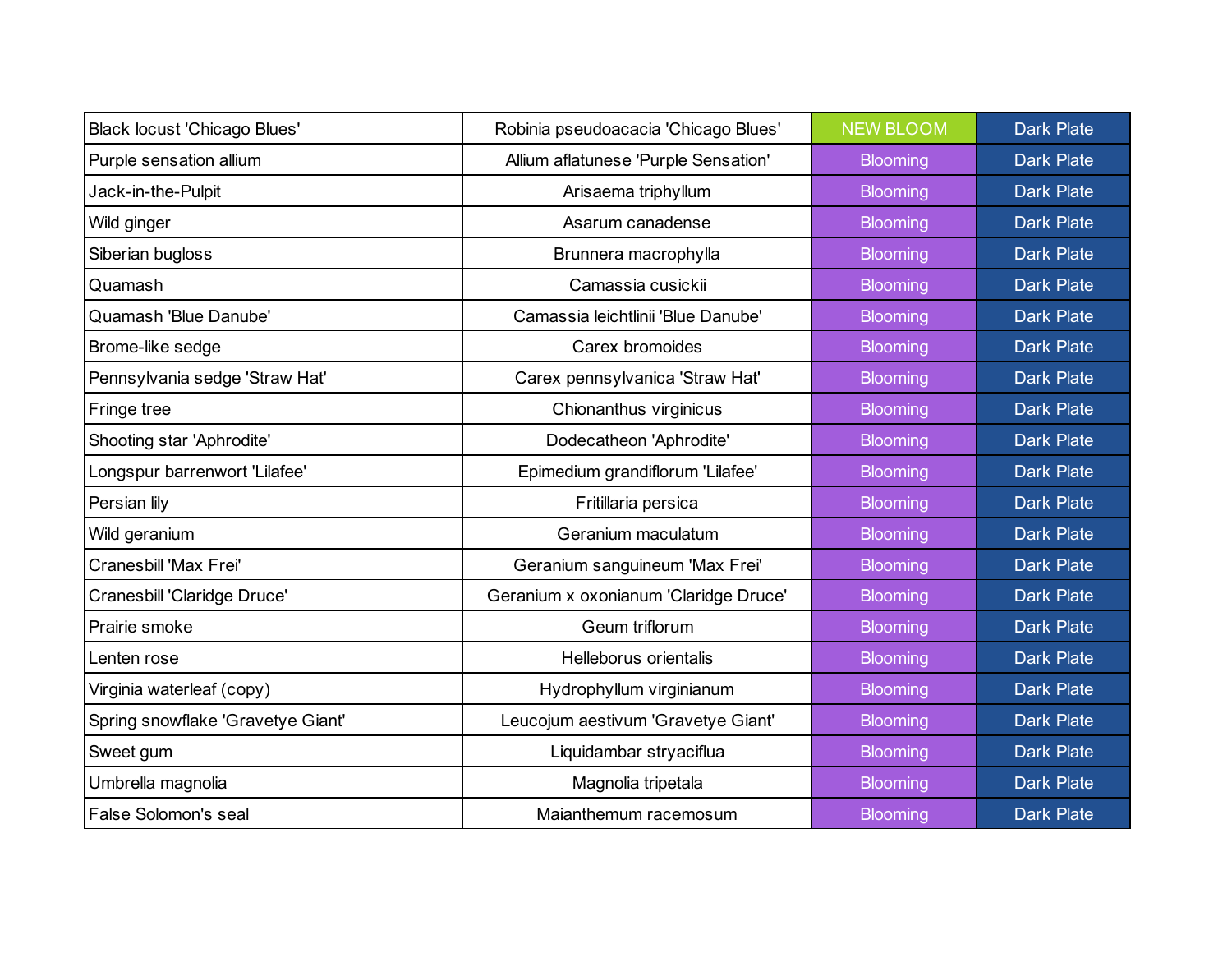| Virginia bluebells             | Mertensia virginica                 | <b>Blooming</b>      | <b>Dark Plate</b> |
|--------------------------------|-------------------------------------|----------------------|-------------------|
| Greek valerian                 | Polemonium caeruleum                | <b>Blooming</b>      | <b>Dark Plate</b> |
| Jacob's ladder                 | Polemonium reptans                  | <b>Blooming</b>      | <b>Dark Plate</b> |
| Wild stonecrop                 | Sedum ternatum                      | <b>Blooming</b>      | <b>Dark Plate</b> |
| Foamflower 'Elizabeth Oliver'  | Tiarella 'Elizabeth Oliver'         | <b>Blooming</b>      | <b>Dark Plate</b> |
| Tulip 'Ballade'                | Tulipa 'Ballade'                    | <b>Blooming</b>      | <b>Dark Plate</b> |
| Tulip 'Black Parrot'           | Tulipa 'Black Parrot'               | <b>Blooming</b>      | <b>Dark Plate</b> |
| Tulip 'Maureen'                | Tulipa 'Maureen'                    | <b>Blooming</b>      | <b>Dark Plate</b> |
| Tulip 'Queen of Night'         | Tulipa 'Queen of Night'             | <b>Blooming</b>      | <b>Dark Plate</b> |
| Tulip 'Spring Green'           | <b>Tulipa 'Spring Green'</b>        | <b>Blooming</b>      | <b>Dark Plate</b> |
| Wood anemone                   | Anemone nemerosa                    | <b>Done Blooming</b> | <b>Dark Plate</b> |
| Wood anemone 'Royal Blue'      | Anemone nemerosa 'Royal Blue'       | <b>Done Blooming</b> | <b>Dark Plate</b> |
| Plantain sedge                 | Carex plantaginea                   | <b>Done Blooming</b> | <b>Dark Plate</b> |
| Glory of the snow 'Blue Giant' | Chionodoxa forbesii 'Blue Giant'    | <b>Done Blooming</b> | <b>Dark Plate</b> |
| Turkish glory of the snow      | Chionodoxa sardensis                | <b>Done Blooming</b> | <b>Dark Plate</b> |
| Bishop's Hat 'Sulphureum'      | Epimedium x versicolor 'Sulphureum' | <b>Done Blooming</b> | <b>Dark Plate</b> |
| Siberian Fritillary            | Fritillaria pallidaflora            | <b>Done Blooming</b> | <b>Dark Plate</b> |
| Greater snowdrop               | Galanthus elwesii                   | <b>Done Blooming</b> | <b>Dark Plate</b> |
| Ozark witch hazel              | Hamamelis vernalis                  | Done Blooming        | <b>Dark Plate</b> |
| Common witch hazel             | Hamamelis virginiana                | <b>Done Blooming</b> | <b>Dark Plate</b> |
| Twinleaf                       | Jeffersonia diphylla                | <b>Done Blooming</b> | <b>Dark Plate</b> |
| Magnolia 'Butterflies'         | Magnolia 'Butterflies'              | <b>Done Blooming</b> | <b>Dark Plate</b> |
| Poet's Daffodil                | Narcissus 'Actea'                   | <b>Done Blooming</b> | <b>Dark Plate</b> |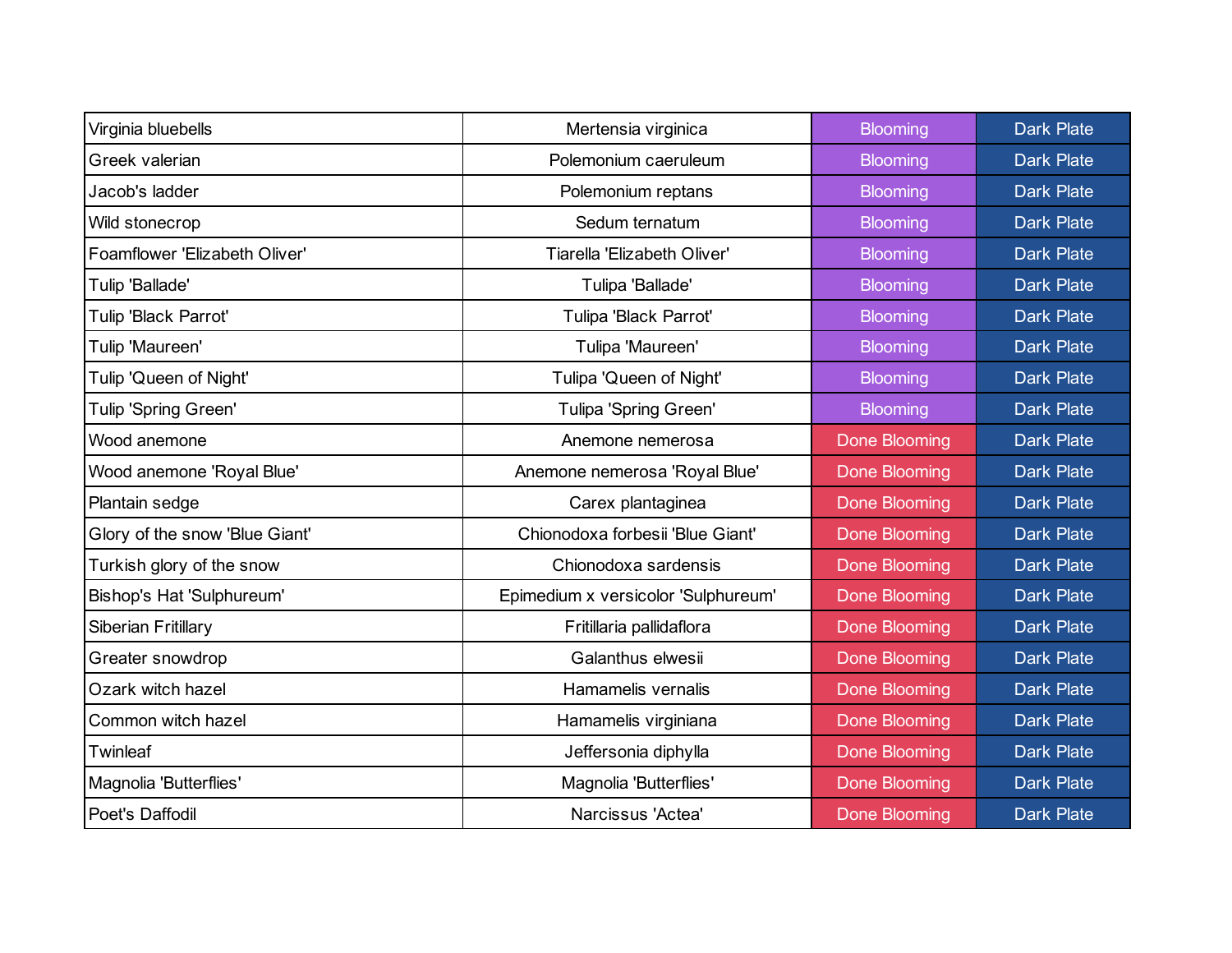| Daffodil 'Sailboat'          | Narcissus 'Sailboat'           | <b>Done Blooming</b>      | <b>Dark Plate</b> |
|------------------------------|--------------------------------|---------------------------|-------------------|
| Triandrus daffodil 'Thalia'  | Narcissus 'Thalia'             | <b>Done Blooming</b>      | <b>Dark Plate</b> |
| Daffodil 'W. P. Milner'      | Narcissus 'W. P. Milner'       | <b>Done Blooming</b>      | <b>Dark Plate</b> |
| Tree peony 'Renkaku'         | Paeonia suffruticosa 'Renkaku' | <b>Done Blooming</b>      | <b>Dark Plate</b> |
| Chinquapin oak               | Quercus muehlenbergii          | <b>Done Blooming</b>      | <b>Dark Plate</b> |
| Turbergen squill             | Scilla mischtschenkoana        | <b>Done Blooming</b>      | <b>Dark Plate</b> |
| <b>Red Trillium</b>          | Trillium erectum               | <b>Done Blooming</b>      | <b>Dark Plate</b> |
| Large-flowered Trillium      | Trillium grandiflorum          | <b>Done Blooming</b>      | <b>Dark Plate</b> |
| Prairie trilium              | Trillium recurvatum            | <b>Done Blooming</b>      | <b>Dark Plate</b> |
| Tulip 'Don Quichotte'        | Tulipa 'Don Quichotte'         | <b>Done Blooming</b>      | <b>Dark Plate</b> |
| Tulip 'Flaming Spring Green' | Tulipa 'Flaming Spring Green'  | <b>Done Blooming</b>      | <b>Dark Plate</b> |
| Tulip 'Ivory Floradale'      | Tulipa 'Ivory Floradale'       | <b>Done Blooming</b>      | <b>Dark Plate</b> |
| Tulip 'Purissima'            | Tulipa 'Purissima'             | <b>Done Blooming</b>      | <b>Dark Plate</b> |
| Polychrome Tulip             | Tulipa polychroma              | <b>Done Blooming</b>      | <b>Dark Plate</b> |
| <b>Turkestan Tulip</b>       | Tulipa turkestanica            | Done Blooming             | <b>Dark Plate</b> |
| Large-flowered bellwort      | Uvularia grandiflora           | <b>Done Blooming</b>      | <b>Dark Plate</b> |
| <b>Price's Violet</b>        | Viola priceana                 | <b>Done Blooming</b>      | <b>Dark Plate</b> |
| <b>Bear's Breeches</b>       | Acanthus spinosus              | <b>Hasn't Bloomed Yet</b> | <b>Dark Plate</b> |
| Yarrow 'Credo'               | Achillea 'Credo'               | <b>Hasn't Bloomed Yet</b> | <b>Dark Plate</b> |
| Yarrow 'Walther Funcke'      | Achillea 'Walther Funcke'      | <b>Hasn't Bloomed Yet</b> | <b>Dark Plate</b> |
| <b>Azure Monkshood</b>       | Acontium fischeri              | <b>Hasn't Bloomed Yet</b> | <b>Dark Plate</b> |
| White baneberry              | Actaea pachypoda               | <b>Hasn't Bloomed Yet</b> | <b>Dark Plate</b> |
| <b>Black cohosh</b>          | Actaea racemosa                | <b>Hasn't Bloomed Yet</b> | <b>Dark Plate</b> |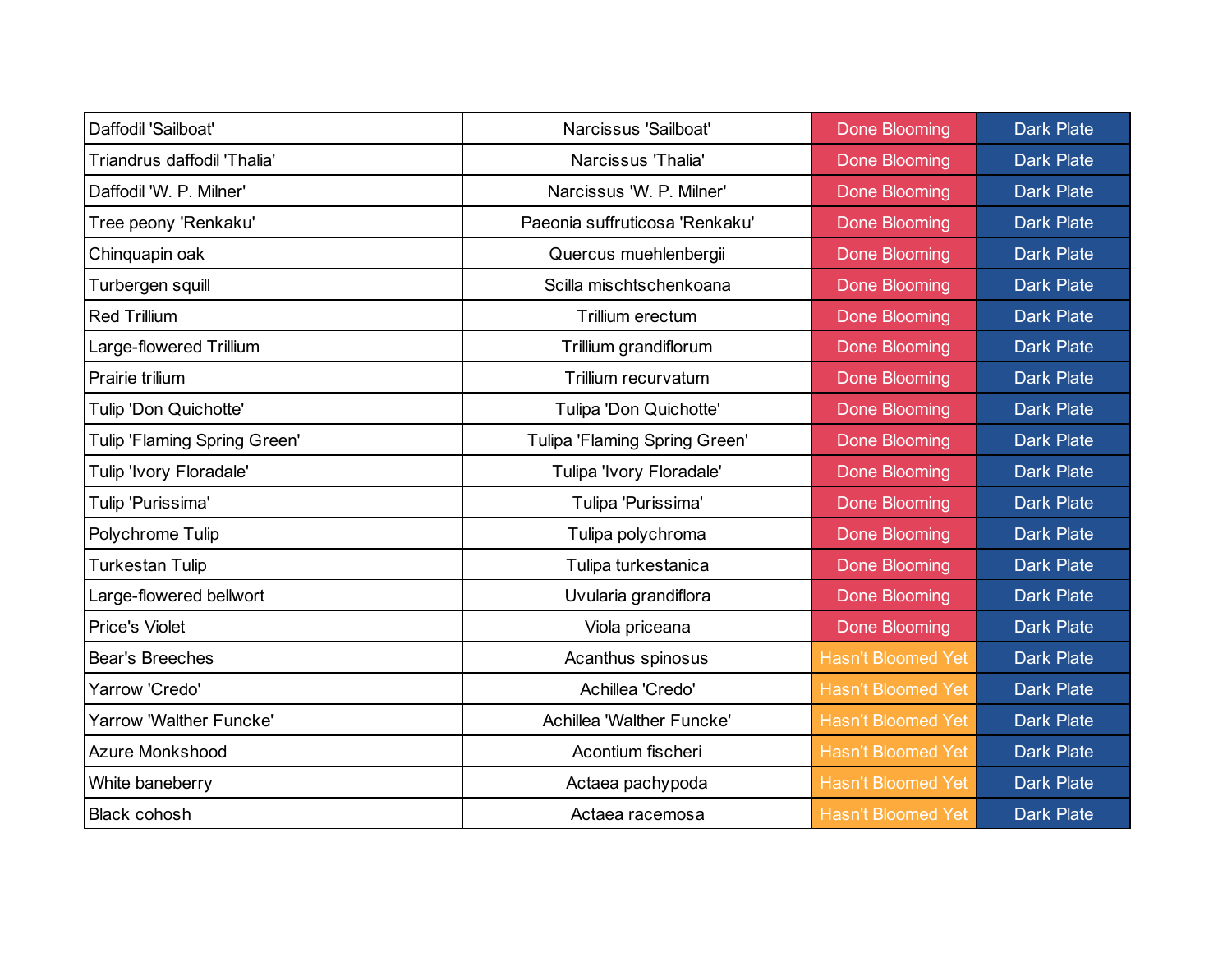| Red baneberry                    | Actaea rubra                                    | <b>Hasn't Bloomed Yet</b> | <b>Dark Plate</b> |
|----------------------------------|-------------------------------------------------|---------------------------|-------------------|
| bugbane 'James Compton'          | Actaea simplex 'James Compton'                  | <b>Hasn't Bloomed Yet</b> | <b>Dark Plate</b> |
| Northern maidenhair fern         | Adiantum pedatum                                | Doesn't Bloom             | <b>Dark Plate</b> |
| Giant hyssop 'Blue Fortune'      | Agastache 'Blue Fortune'                        | <b>Hasn't Bloomed Yet</b> | <b>Dark Plate</b> |
| White snakeroot                  | Ageratina altissima                             | <b>Hasn't Bloomed Yet</b> | <b>Dark Plate</b> |
| Allium 'Windy City'              | Allium "Windy City"                             | <b>Hasn't Bloomed Yet</b> | <b>Dark Plate</b> |
| Allium 'Summer Beauty'           | Allium lusitanicum 'Summer Beauty'              | <b>Hasn't Bloomed Yet</b> | <b>Dark Plate</b> |
| Drumstick allium                 | Allium sphaerocephalon                          | <b>Hasn't Bloomed Yet</b> | <b>Dark Plate</b> |
| Japanese anemone 'Praecox'       | Anemone hupehensis 'Praecox'                    | <b>Hasn't Bloomed Yet</b> | <b>Dark Plate</b> |
| Japanese anemone 'Splendens'     | Anemone hupehensis var. japonica 'Splendens     | <b>Hasn't Bloomed Yet</b> | <b>Dark Plate</b> |
| Prairie Indian plantain          | Arnoglossum plantagineum                        | <b>Hasn't Bloomed Yet</b> | <b>Dark Plate</b> |
| <b>Goatsbeard 'Horatio'</b>      | Aruncus 'Horatio'                               | <b>Hasn't Bloomed Yet</b> | <b>Dark Plate</b> |
| <b>Goatsbeard 'Misty Lace'</b>   | Aruncus 'Misty Lace'                            | <b>Hasn't Bloomed Yet</b> | <b>Dark Plate</b> |
| Swamp milkweed                   | Asclepias incarnata                             | <b>Hasn't Bloomed Yet</b> | <b>Dark Plate</b> |
| Common milkweed                  | Asclepias syriaca                               | <b>Hasn't Bloomed Yet</b> | <b>Dark Plate</b> |
| Whorled milkweed                 | Asclepias verticillata                          | <b>Hasn't Bloomed Yet</b> | <b>Dark Plate</b> |
| Tatarian aster 'Jindai'          | Aster tataricus 'Jindai'                        | <b>Hasn't Bloomed Yet</b> | <b>Dark Plate</b> |
| Aster 'Monarch'                  | Aster x frikartii 'Monch'                       | <b>Hasn't Bloomed Yet</b> | <b>Dark Plate</b> |
| Chinese astilbe 'Purple Candle'  | Astilbe chinensis 'Purpurkerze'                 | <b>Hasn't Bloomed Yet</b> | <b>Dark Plate</b> |
| Chinese astilbe 'Purple Lance'   | Astilbe chinensis var. taquetii 'Purpurlanze'   | <b>Hasn't Bloomed Yet</b> | <b>Dark Plate</b> |
| Northern lady fern 'Lady in Red' | thyrium filix-femina var. angustum 'Lady in Red | Doesn't Bloom             | <b>Dark Plate</b> |
| Calamint                         | Calamintha nepeta ssp. nepeta                   | <b>Hasn't Bloomed Yet</b> | <b>Dark Plate</b> |
| Purple poppy mallow              | Callirhoe involucrata                           | <b>Hasn't Bloomed Yet</b> | <b>Dark Plate</b> |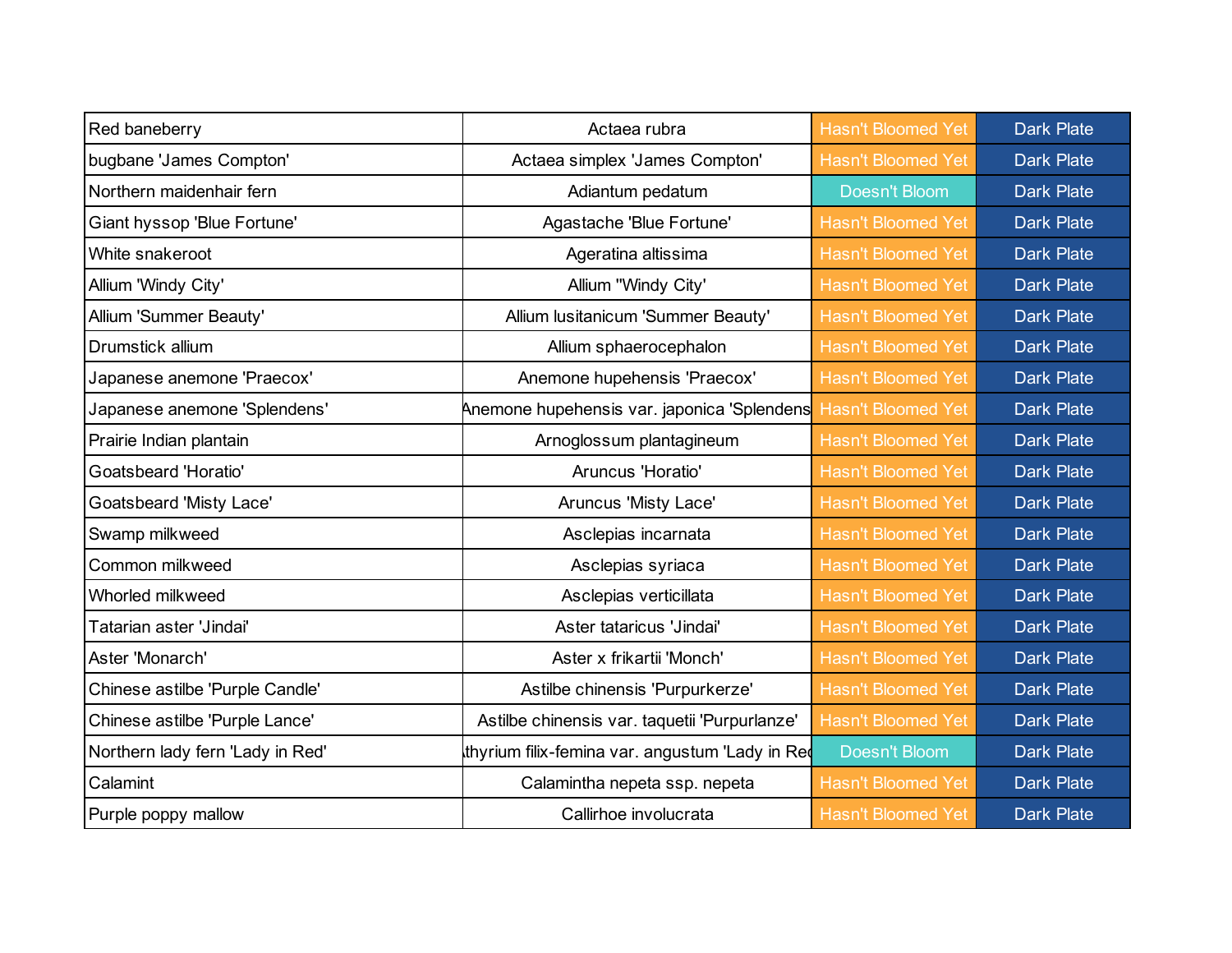| <b>Clustered bellflower 'Caroline'</b> | Campanula glomerata 'Caroline'           | <b>Hasn't Bloomed Yet</b> | <b>Dark Plate</b> |
|----------------------------------------|------------------------------------------|---------------------------|-------------------|
| White-tinged sedge                     | Carex albicans                           | <b>Hasn't Bloomed Yet</b> | <b>Dark Plate</b> |
| Palm sedge                             | Carex muskingumensis                     | <b>Hasn't Bloomed Yet</b> | <b>Dark Plate</b> |
| Pennsylvania sedge                     | Carex pennsylvanica                      | <b>Hasn't Bloomed Yet</b> | <b>Dark Plate</b> |
| <b>Bluebeard 'Dark Knight'</b>         | Caryopteris x clandonensis 'Dark Knight' | <b>Hasn't Bloomed Yet</b> | <b>Dark Plate</b> |
| Northern sea oats                      | Chasmanthium latifolium                  | <b>Hasn't Bloomed Yet</b> | <b>Dark Plate</b> |
| Autumn crocus                          | Colchicum autumnale                      | <b>Hasn't Bloomed Yet</b> | <b>Dark Plate</b> |
| White prairie clover                   | Dalea candida                            | <b>Hasn't Bloomed Yet</b> | <b>Dark Plate</b> |
| Purple prairie clover                  | Dalea purpurea                           | <b>Hasn't Bloomed Yet</b> | <b>Dark Plate</b> |
| Tufted hair grass                      | Deschampsia cespitosa                    | <b>Hasn't Bloomed Yet</b> | <b>Dark Plate</b> |
| Tufted hair grass 'Goldtau'            | Deschampsia cespitosa 'Goldtau'          | <b>Hasn't Bloomed Yet</b> | <b>Dark Plate</b> |
| Rusty foxglove                         | Digitalis ferruginea                     | <b>Hasn't Bloomed Yet</b> | <b>Dark Plate</b> |
| Flat-topped white aster                | Doellingeria umbellata                   | <b>Hasn't Bloomed Yet</b> | <b>Dark Plate</b> |
| Purple coneflower 'Green Edge'         | Echinacea purpurea 'Green Edge'          | <b>Hasn't Bloomed Yet</b> | <b>Dark Plate</b> |
| Purple coneflower 'Virgin'             | Echinacea purpurea 'Virgin'              | <b>Hasn't Bloomed Yet</b> | <b>Dark Plate</b> |
| Globe thistle 'Blue Globe'             | Echinops bannaticus 'Blue Globe"         | <b>Hasn't Bloomed Yet</b> | <b>Dark Plate</b> |
| Purple lovegrass                       | Eragrostis spectabilis                   | <b>Hasn't Bloomed Yet</b> | <b>Dark Plate</b> |
| Rattlesnake master                     | Eryngium yuccifolium                     | <b>Hasn't Bloomed Yet</b> | <b>Dark Plate</b> |
| White wood aster                       | Eurybia divaricata                       | <b>Hasn't Bloomed Yet</b> | <b>Dark Plate</b> |
| Big-leaf aster                         | Eurybia macrophylla                      | <b>Hasn't Bloomed Yet</b> | <b>Dark Plate</b> |
| Big-leaf aster 'Twilight'              | Eurybia macrophylla 'Twilight'           | <b>Hasn't Bloomed Yet</b> | <b>Dark Plate</b> |
| Joe Pye weed 'Gateway'                 | Eutrochium maculatum 'Gateway'           | <b>Hasn't Bloomed Yet</b> | <b>Dark Plate</b> |
| Joe Pye weed 'Purple Bush'             | Eutrochium maculatum 'Purple Bush'       | <b>Hasn't Bloomed Yet</b> | <b>Dark Plate</b> |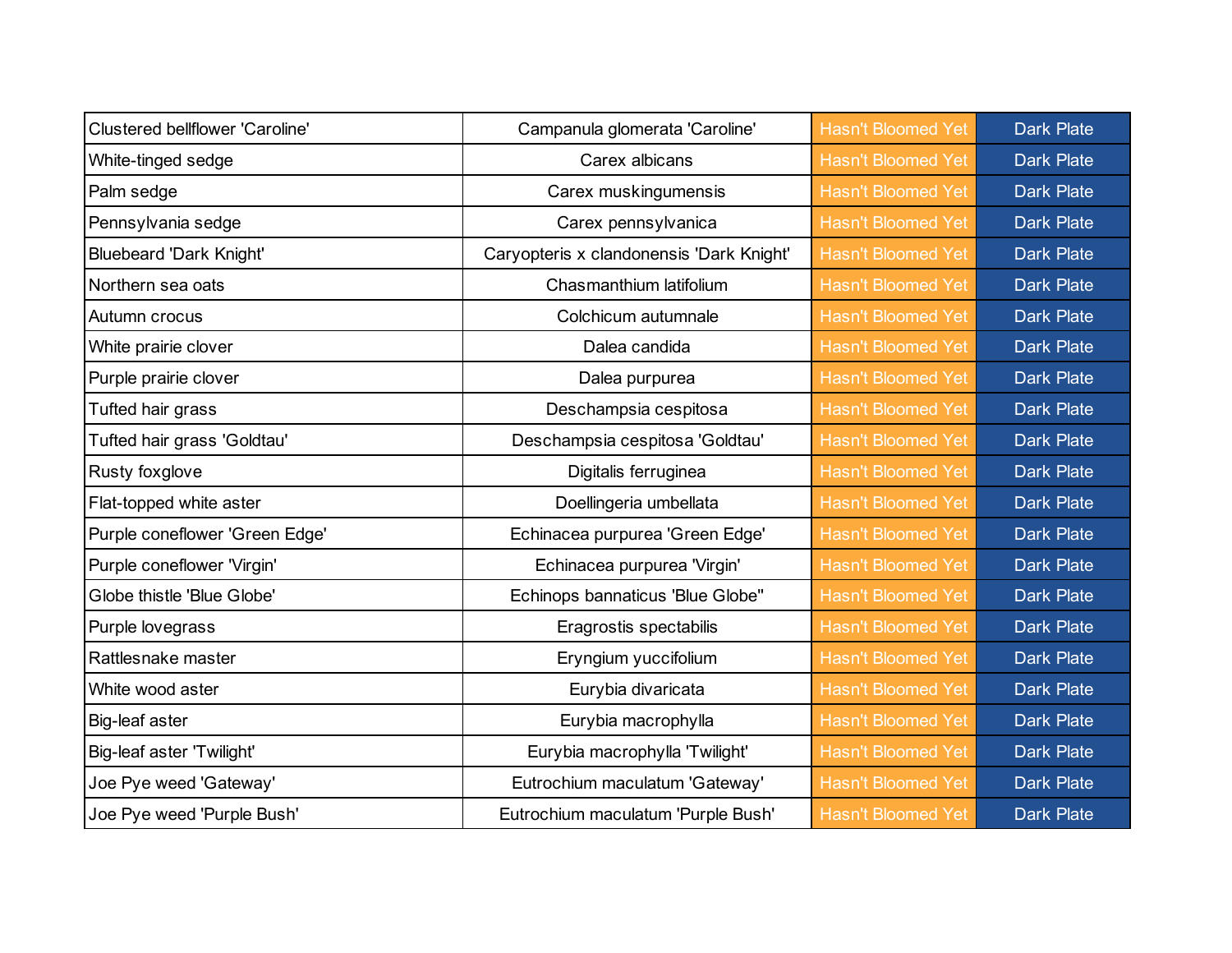| Queen of the prairie 'Venusta' | Filependula rubra 'Venusta'                     | <b>Hasn't Bloomed Yet</b> | <b>Dark Plate</b> |
|--------------------------------|-------------------------------------------------|---------------------------|-------------------|
| Queen of the prairie           | Filipendula rubra                               | <b>Hasn't Bloomed Yet</b> | <b>Dark Plate</b> |
| Cranesbill 'Brookside'         | Geranium 'Brookside                             | <b>Hasn't Bloomed Yet</b> | <b>Dark Plate</b> |
| Cranesbill 'Jolly Bee'         | Geranium 'Jolly Bee'                            | <b>Hasn't Bloomed Yet</b> | <b>Dark Plate</b> |
| Kentucky coffee tree           | Gymnocladus dioicus                             | <b>Hasn't Bloomed Yet</b> | <b>Dark Plate</b> |
| Sneezeweed 'Loysder Wieck'     | Helenium 'Loysder Wieck'                        | <b>Hasn't Bloomed Yet</b> | <b>Dark Plate</b> |
| Daylily 'Gentle Shepherd'      | Hemerocallis 'Gentle Shepherd'                  | <b>Hasn't Bloomed Yet</b> | <b>Dark Plate</b> |
| Coral bells 'Palace Purple'    | uchera micrantha var. diversifolia 'Palace Purp | <b>Hasn't Bloomed Yet</b> | <b>Dark Plate</b> |
| Prairie alum root              | Heuchera richardsonii                           | <b>Hasn't Bloomed Yet</b> | <b>Dark Plate</b> |
| Coral bells 'Autumn's Bride'   | Heuchera villosa 'Autumn Bride'                 | <b>Hasn't Bloomed Yet</b> | <b>Dark Plate</b> |
| Hosta 'Blue Angel'             | Hosta 'Blue Angel'                              | <b>Hasn't Bloomed Yet</b> | <b>Dark Plate</b> |
| Hosta 'Halcyon'                | Hosta 'Halcyon'                                 | <b>Hasn't Bloomed Yet</b> | <b>Dark Plate</b> |
| Hosta 'Krossa Regal'           | Hosta 'Krossa Regal'                            | <b>Hasn't Bloomed Yet</b> | <b>Dark Plate</b> |
| Hosta 'Royal Standard'         | Hosta 'Royal Standard'                          | <b>Hasn't Bloomed Yet</b> | <b>Dark Plate</b> |
| Hosta 'White Triumphator'      | Hosta 'White Triumphator'                       | <b>Hasn't Bloomed Yet</b> | <b>Dark Plate</b> |
| Stonecrop 'Carl'               | Hylotelephium 'Carl'                            | <b>Hasn't Bloomed Yet</b> | <b>Dark Plate</b> |
| Fleabane 'Sonnenstrahl'        | Inula magnifica 'Sonnenstrahl'                  | <b>Hasn't Bloomed Yet</b> | <b>Dark Plate</b> |
| Yellow wax bells               | Kirengeshoma palmata                            | <b>Hasn't Bloomed Yet</b> | <b>Dark Plate</b> |
| Pincushion                     | Knautia macedonica                              | <b>Hasn't Bloomed Yet</b> | <b>Dark Plate</b> |
| Rough blazing star             | Liatris aspera                                  | <b>Hasn't Bloomed Yet</b> | <b>Dark Plate</b> |
| Tulip tree                     | Liriodendron tulipifera                         | <b>Hasn't Bloomed Yet</b> | <b>Dark Plate</b> |
| Great blue lobelia             | Lobelia siphilitica                             | <b>Hasn't Bloomed Yet</b> | <b>Dark Plate</b> |
| Bigleaf magnolia               | Magnolia macrophylla                            | <b>Hasn't Bloomed Yet</b> | <b>Dark Plate</b> |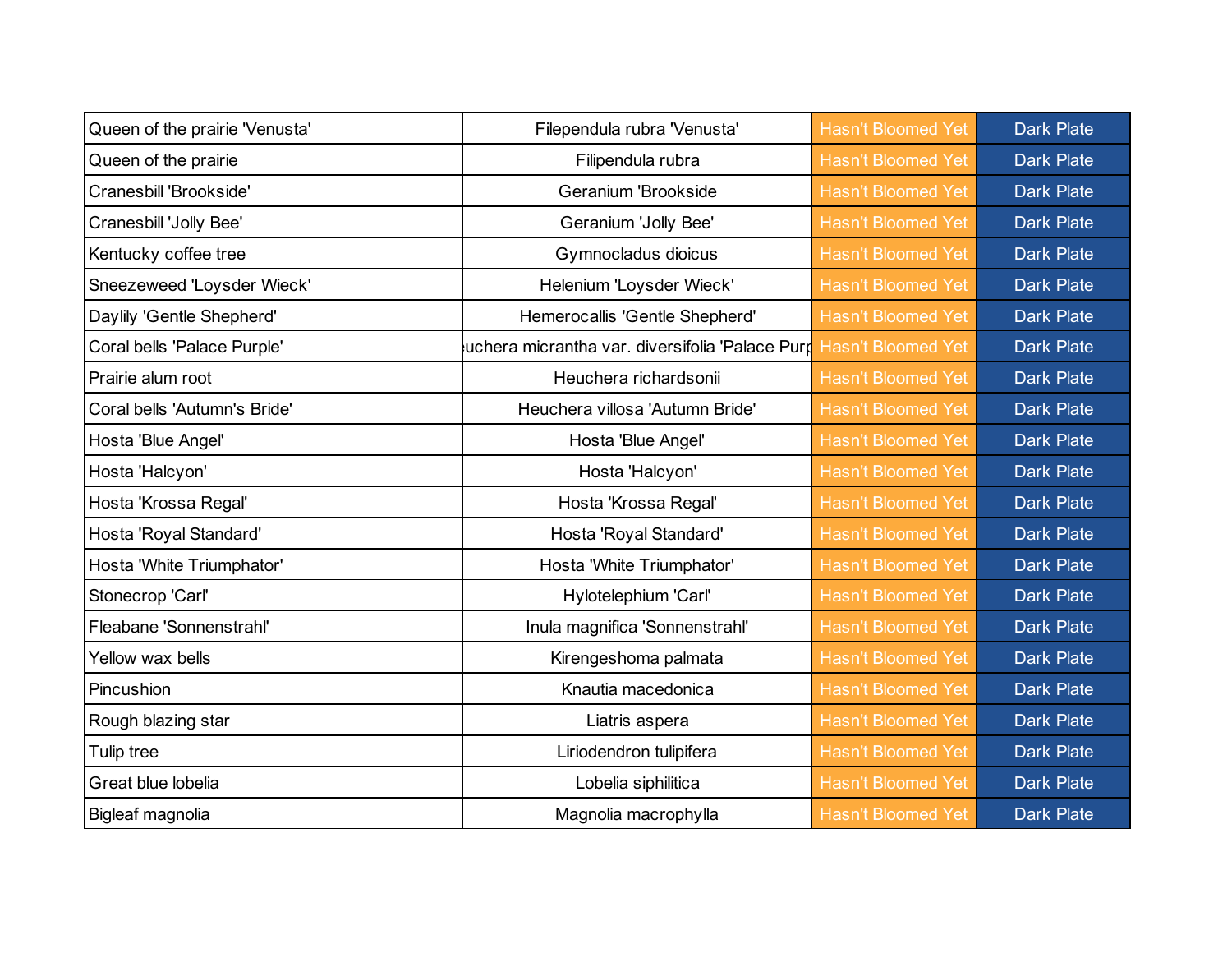| Sweet bay magnolia                | Magnolia virginiana                  | <b>Hasn't Bloomed Yet</b> | <b>Dark Plate</b> |
|-----------------------------------|--------------------------------------|---------------------------|-------------------|
| Ostrich fern                      | Matteuccia struthiopteris            | Doesn't Bloom             | <b>Dark Plate</b> |
| Moor grass 'Cordoba'              | Molinia caerulea 'Cordoba'           | <b>Hasn't Bloomed Yet</b> | <b>Dark Plate</b> |
| Moor grass 'Dauerstrahl'          | Molinia caerulea 'Dauerstrahl'       | <b>Hasn't Bloomed Yet</b> | <b>Dark Plate</b> |
| Moor grass 'Poul Petersen'        | Molinia caerulea 'Poul Petersen'     | <b>Hasn't Bloomed Yet</b> | <b>Dark Plate</b> |
| Moor grass 'Transparent'          | Molinia litoralis 'Transparent'      | <b>Hasn't Bloomed Yet</b> | <b>Dark Plate</b> |
| Beebalm 'Scorpion'                | Monarda 'Scorpion'                   | <b>Hasn't Bloomed Yet</b> | <b>Dark Plate</b> |
| Wild bergamot                     | Monarda fistulosa                    | <b>Hasn't Bloomed Yet</b> | <b>Dark Plate</b> |
| Prairie satin grass               | Muhlenbergia cuspidata               | <b>Hasn't Bloomed Yet</b> | <b>Dark Plate</b> |
| Prairie flat-top goldenrod        | Oligoneuron album                    | <b>Hasn't Bloomed Yet</b> | <b>Dark Plate</b> |
| Cinnamon fern                     | Osmunda cinnamomea                   | Doesn't Bloom             | <b>Dark Plate</b> |
| Royal fern                        | Osmunda regalis                      | Doesn't Bloom             | <b>Dark Plate</b> |
| Peony 'Jan van Leeuwen'           | Paeonia lactiflora 'Jan van Leeuwen' | <b>Hasn't Bloomed Yet</b> | <b>Dark Plate</b> |
| Switch grass 'Dallas Blues'       | Panicum virgatum 'Dallas Blues'      | <b>Hasn't Bloomed Yet</b> | <b>Dark Plate</b> |
| Foxglove beardtongue 'Husker Red' | Pentsemon digitalis 'Husker Red'     | <b>Hasn't Bloomed Yet</b> | <b>Dark Plate</b> |
| Knotweed 'Alba'                   | Persicaria amplexicaulis 'Alba'      | <b>Hasn't Bloomed Yet</b> | <b>Dark Plate</b> |
| Knotweed 'Firedance'              | Persicaria amplexicaulis 'Firedance' | <b>Hasn't Bloomed Yet</b> | <b>Dark Plate</b> |
| Phlomis 'Amazone'                 | Phlomis tuberosa 'Amazone'           | <b>Hasn't Bloomed Yet</b> | <b>Dark Plate</b> |
| Wild blue phlox                   | Phlox divaricata                     | <b>Hasn't Bloomed Yet</b> | <b>Dark Plate</b> |
| Garden phlox                      | Phlox paniculata                     | <b>Hasn't Bloomed Yet</b> | <b>Dark Plate</b> |
| Garden phlox 'Blue Paradise'      | Phlox paniculata 'Blue Paradise'     | <b>Hasn't Bloomed Yet</b> | <b>Dark Plate</b> |
| Garden phlox 'Sweet Laura'        | Phlox paniculata 'Sweet Laura'       | <b>Hasn't Bloomed Yet</b> | <b>Dark Plate</b> |
| <b>Balloon flower</b>             | Platycodon grandiflorus              | <b>Hasn't Bloomed Yet</b> | <b>Dark Plate</b> |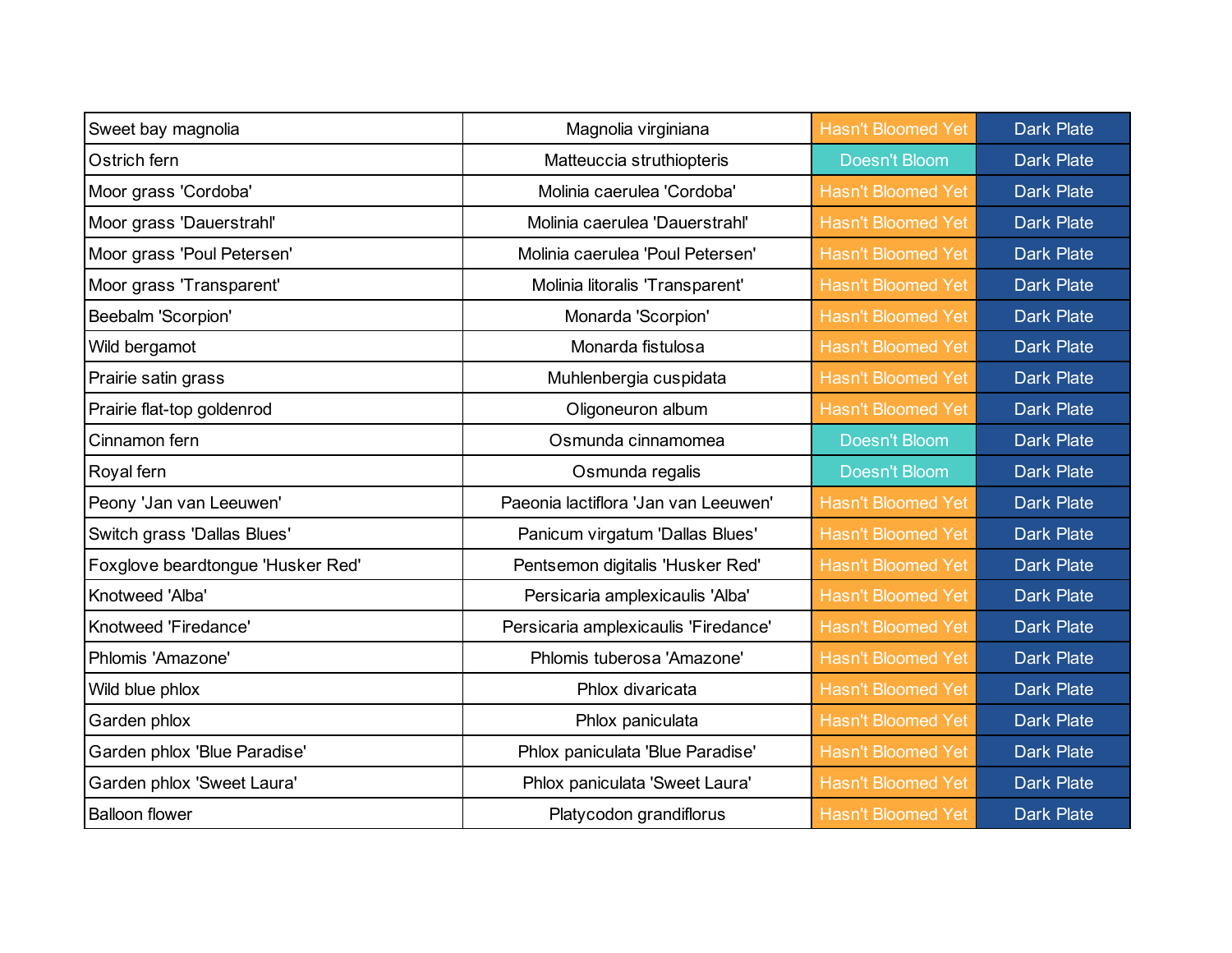| Smooth Solomon's seal                | Polygonatum biflorum                   | <b>Hasn't Bloomed Yet</b> | Dark Plate        |
|--------------------------------------|----------------------------------------|---------------------------|-------------------|
| Christmas fern                       | Polystichum acrostichoides             | Doesn't Bloom             | <b>Dark Plate</b> |
| Hill's oak                           | Quercus ellipsoidalis                  | <b>Hasn't Bloomed Yet</b> | <b>Dark Plate</b> |
| Rodgersia 'Superba'                  | Rodgersia pinnata 'Superba'            | <b>Hasn't Bloomed Yet</b> | <b>Dark Plate</b> |
| Prairie petunia                      | Ruellia humilis                        | <b>Hasn't Bloomed Yet</b> | <b>Dark Plate</b> |
| Azure sage                           | Salvia azurea                          | <b>Hasn't Bloomed Yet</b> | <b>Dark Plate</b> |
| Meadow sage 'Amethyst'               | Salvia nemerosa 'Amethyst'             | <b>Hasn't Bloomed Yet</b> | <b>Dark Plate</b> |
| Meadow sage 'Pink Delight'           | Salvia pratensis 'Pink Delight'        | <b>Hasn't Bloomed Yet</b> | <b>Dark Plate</b> |
| Meadow sage 'Purple Rain'            | Salvia verticillata 'Purple Rain'      | <b>Hasn't Bloomed Yet</b> | <b>Dark Plate</b> |
| American burnet                      | Sanguisorba canadensis                 | <b>Hasn't Bloomed Yet</b> | <b>Dark Plate</b> |
| <b>Burnet</b>                        | Sanguisorba menziesii                  | <b>Hasn't Bloomed Yet</b> | <b>Dark Plate</b> |
| Canadian burnet 'Red Thunder'        | Sanguisorba officianalis 'Red Thunder' | <b>Hasn't Bloomed Yet</b> | <b>Dark Plate</b> |
| Soapwort 'Max Frei'                  | Saponaria x lempergii 'Max Frei'       | <b>Hasn't Bloomed Yet</b> | <b>Dark Plate</b> |
| Skullcap                             | Scutellaria incana                     | <b>Hasn't Bloomed Yet</b> | <b>Dark Plate</b> |
| Showy stonecrop 'Petrified'          | Sedum 'Petrified'                      | <b>Hasn't Bloomed Yet</b> | <b>Dark Plate</b> |
| Autumn moor grass                    | Sedum autunmnalis                      | <b>Hasn't Bloomed Yet</b> | <b>Dark Plate</b> |
| Compass plant                        | Silphium laciniatum                    | <b>Hasn't Bloomed Yet</b> | <b>Dark Plate</b> |
| <b>Goldenrod 'Wichita Mountains'</b> | Solidago 'Wichita Mountains'           | <b>Hasn't Bloomed Yet</b> | <b>Dark Plate</b> |
| Rough goldenrod 'Fireworks'          | Solidago rugosa 'Fireworks'            | <b>Hasn't Bloomed Yet</b> | <b>Dark Plate</b> |
| Alkali sacaton                       | Sporobolus airoides                    | <b>Hasn't Bloomed Yet</b> | <b>Dark Plate</b> |
| Prairie dropseed                     | Sporobolus heterolepis                 | <b>Hasn't Bloomed Yet</b> | <b>Dark Plate</b> |
| Prairie dropseed 'Tara'              | Sporobolus heterolepis 'Tara'          | <b>Hasn't Bloomed Yet</b> | <b>Dark Plate</b> |
| Stokes' aster 'Peachie's Pick'       | Stokesia laevis 'Peachie's Pick'       | <b>Hasn't Bloomed Yet</b> | <b>Dark Plate</b> |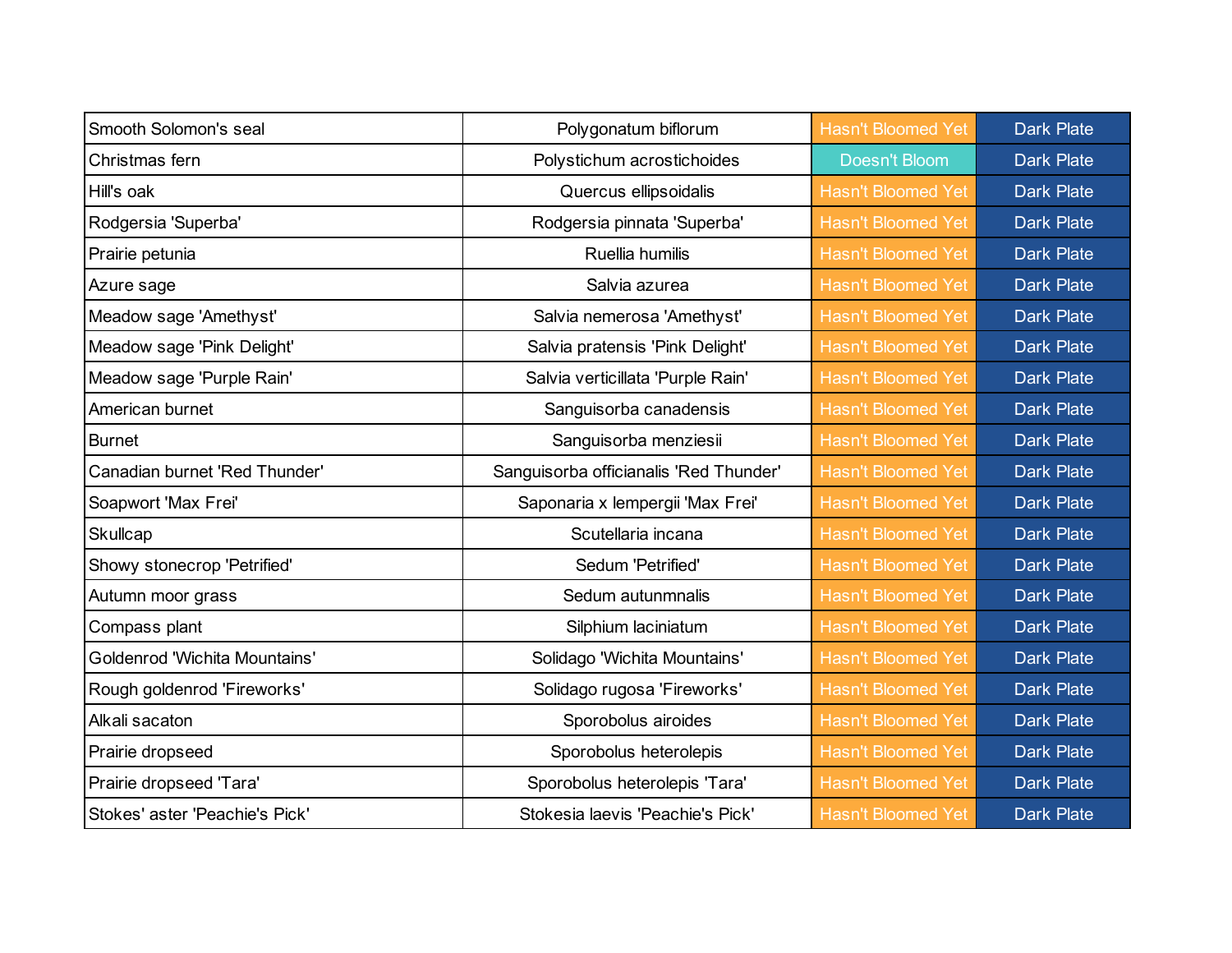| Aster 'Little Carlow'                 | Symphyotrichum 'Little Carlow                | <b>Hasn't Bloomed Yet</b> | <b>Dark Plate</b> |
|---------------------------------------|----------------------------------------------|---------------------------|-------------------|
| New England aster                     | Symphyotrichum novae-angliae                 | <b>Hasn't Bloomed Yet</b> | <b>Dark Plate</b> |
| New England aster 'Violetta'          | Symphyotrichum novae-angliae 'Violetta'      | <b>Hasn't Bloomed Yet</b> | Dark Plate        |
| Aromatic aster 'October Skies'        | Symphyotrichum oblongifolium 'October Skies' | <b>Hasn't Bloomed Yet</b> | Dark Plate        |
| Skyblue aster                         | Symphyotrichum oolentangiense                | <b>Hasn't Bloomed Yet</b> | <b>Dark Plate</b> |
| Meadow rue 'Elin                      | Thalictrum 'Elin'                            | <b>Hasn't Bloomed Yet</b> | <b>Dark Plate</b> |
| Meadow rue 'Splendide'                | Thalictrum 'Splendide'                       | <b>Hasn't Bloomed Yet</b> | <b>Dark Plate</b> |
| Toad lily                             | Tricyrtis formosana                          | <b>Hasn't Bloomed Yet</b> | Dark Plate        |
| Toad lily 'Tojen'                     | Tricyrtis formosana 'Tojen'                  | <b>Hasn't Bloomed Yet</b> | Dark Plate        |
| American blue vervain                 | Verbena hastata                              | <b>Hasn't Bloomed Yet</b> | <b>Dark Plate</b> |
| Ironweed 'Southern Cross'             | Vernonia 'Southern Cross'                    | <b>Hasn't Bloomed Yet</b> | <b>Dark Plate</b> |
| Narrow lead ironweed 'Iron Butterfly' | Vernonia lettermannii 'Iron butterfly'       | <b>Hasn't Bloomed Yet</b> | <b>Dark Plate</b> |
| Speedwell 'Eveline'                   | Veronica longifolia 'Eveline'                | <b>Hasn't Bloomed Yet</b> | <b>Dark Plate</b> |
| <b>Culver's Root 'Diane'</b>          | Veronicastrum virginicum 'Diane'             | <b>Hasn't Bloomed Yet</b> | Dark Plate        |
| Culver's Root 'Rosea'                 | Veronicastrum virginicum 'Rosea'             | <b>Hasn't Bloomed Yet</b> | <b>Dark Plate</b> |
| <b>Culver's Root 'Temptation'</b>     | Veronicastrum virgnicum 'Temptation'         | <b>Hasn't Bloomed Yet</b> | <b>Dark Plate</b> |
| Chaste tree                           | Vitex agnus-castus                           | <b>Hasn't Bloomed Yet</b> | <b>Dark Plate</b> |

### **Extrusion Plaza**

| Name                | <b>Scientific Name</b>            | <b>Status</b>   | Location               |
|---------------------|-----------------------------------|-----------------|------------------------|
| Bowman's root       | Porteranthus trifoliatus          | NEW BLOOM       | <b>Extrusion Plaza</b> |
| Blue star 'Fontana' | Amsonia tabernaemontana 'Fontana' | <b>Blooming</b> | <b>Extrusion Plaza</b> |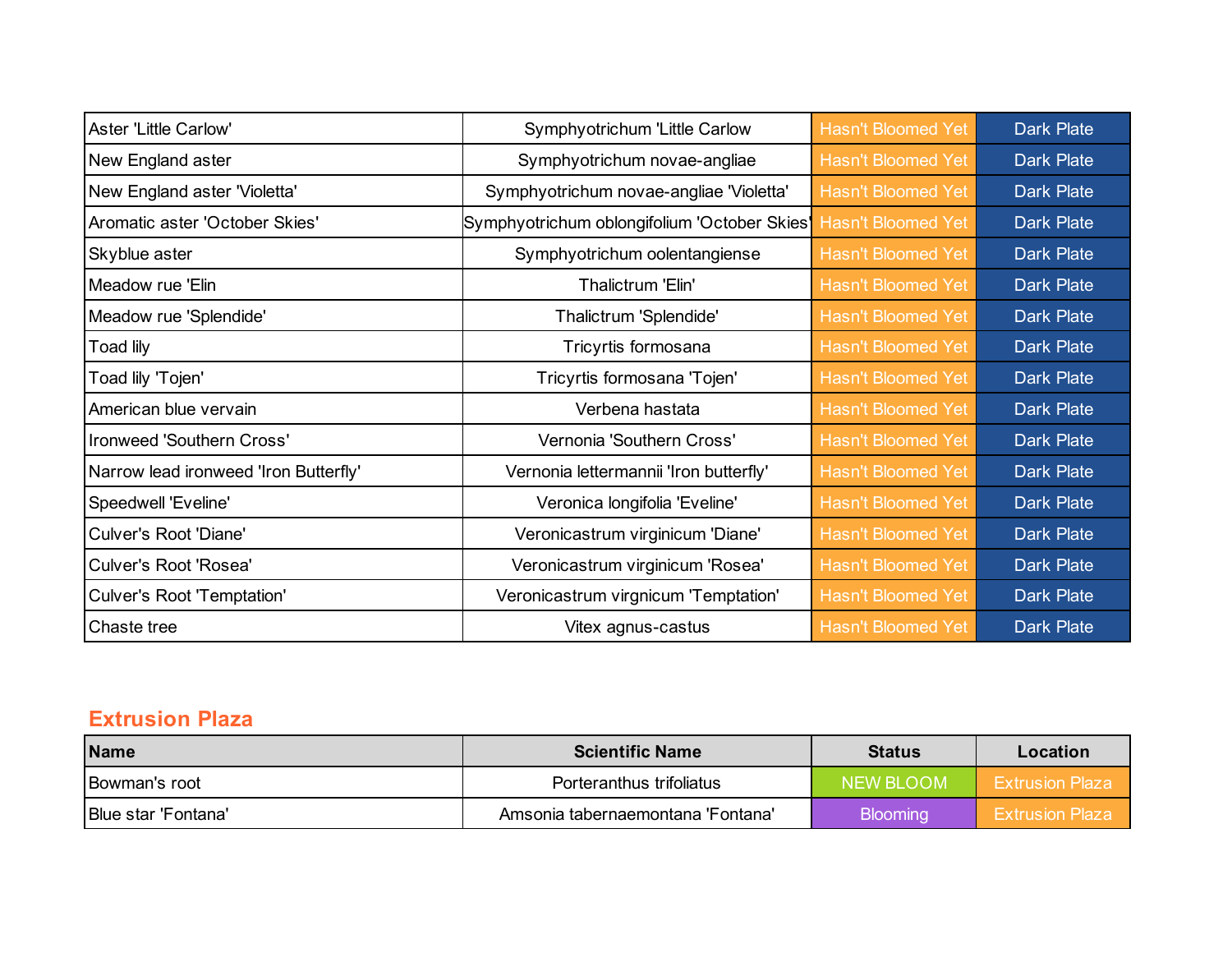| Cornelian cherry                   | Cornus mas                                 | Done Blooming             | <b>Extrusion Plaza</b> |
|------------------------------------|--------------------------------------------|---------------------------|------------------------|
| Grape hyacinth 'Superstar'         | Muscari armeniacum 'Superstar'             | Done Blooming             | <b>Extrusion Plaza</b> |
| Daffodil 'Sailboat'                | Narcissus 'Sailboat'                       | Done Blooming             | <b>Extrusion Plaza</b> |
| Tulip 'Ballade'                    | Tulipa 'Ballade'                           | Done Blooming             | <b>Extrusion Plaza</b> |
| Tulip 'Don Quichotte'              | Tulipa 'Don Quichotte'                     | Done Blooming             | <b>Extrusion Plaza</b> |
| Tulip 'Maureen'                    | Tulipa 'Maureen'                           | Done Blooming             | <b>Extrusion Plaza</b> |
| Tulip 'Purissima"                  | Tulipa 'Purissima'                         | Done Blooming             | <b>Extrusion Plaza</b> |
| Tulip 'Queen of Night'             | Tulipa 'Queen of Night'                    | Done Blooming             | <b>Extrusion Plaza</b> |
| Turkestan tulip                    | Tulipa turkestanica                        | Done Blooming             | <b>Extrusion Plaza</b> |
| Japanese anemone 'Honorine Jobert' | Anemone x hybrida 'Honorine Jobert'        | <b>Hasn't Bloomed Yet</b> | <b>Extrusion Plaza</b> |
| Feather reed grass 'Karl Foerster' | Calamagrostis x acutiflora 'Karl Foerster' | <b>Hasn't Bloomed Yet</b> | <b>Extrusion Plaza</b> |
| Garden pink 'Firewitch'            | Dianthus 'feuerhexe' Firewitch'            | <b>Hasn't Bloomed Yet</b> | <b>Extrusion Plaza</b> |
| Bee Blossom 'Whirling Butterflies' | Gaura lindheimeri 'Whirling Butterflies'   | <b>Hasn't Bloomed Yet</b> | <b>Extrusion Plaza</b> |
| Russian sage 'Little Spire'        | Perovskia atriplicifolia 'Little Spire'    | <b>Hasn't Bloomed Yet</b> | <b>Extrusion Plaza</b> |
| American mountain mint             | Pycnanthemum virginianum                   | <b>Hasn't Bloomed Yet</b> | <b>Extrusion Plaza</b> |
| Pincushion flower 'Butterfly Blue' | Scabiosa 'Butterfly Blue'                  | <b>Hasn't Bloomed Yet</b> | <b>Extrusion Plaza</b> |
| Betony 'Hummelo'                   | Stachys officinalis 'Hummelo'              | <b>Hasn't Bloomed Yet</b> | <b>Extrusion Plaza</b> |
| Aster 'Little Carlow'              | Symphyotrichum 'Little Carlow              | <b>Hasn't Bloomed Yet</b> | <b>Extrusion Plaza</b> |

#### **Bird Border**

| Name           | Scientific Name    | <b>Status</b>    | Location           |
|----------------|--------------------|------------------|--------------------|
| Meadow anemone | Anemone canadensis | <b>NEW BLOOM</b> | <b>Bird Border</b> |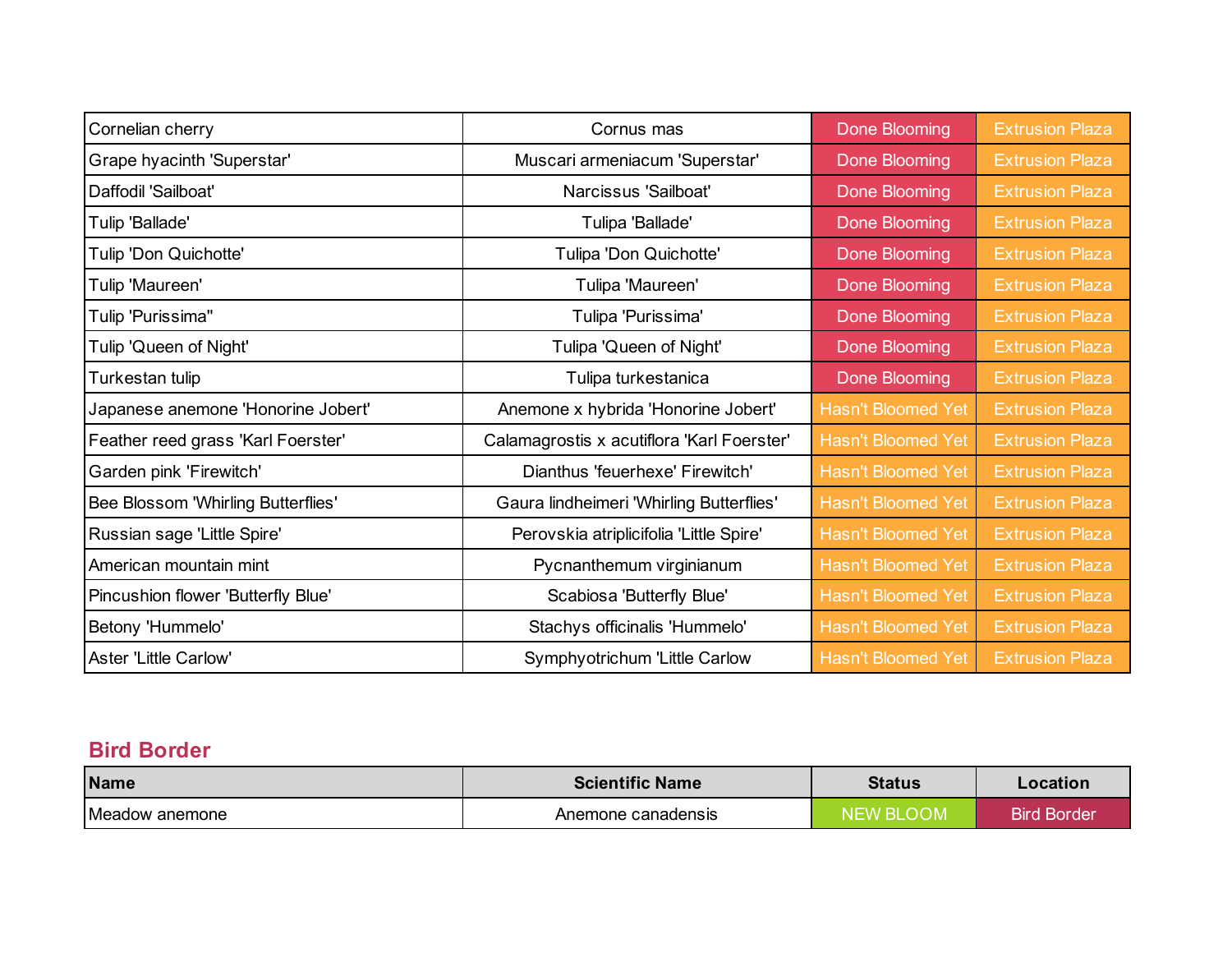| Pagoda dogwood                      | Cornus alternifolia                         | <b>NEW BLOOM</b>     | <b>Bird Border</b> |
|-------------------------------------|---------------------------------------------|----------------------|--------------------|
| Honey locust 'Skyline'              | Gleditisia triacanthos f. inermis 'Skycole' | <b>NEW BLOOM</b>     | <b>Bird Border</b> |
| Ninebark                            | Physocarpus opulifolius                     | <b>NEW BLOOM</b>     | <b>Bird Border</b> |
| <b>Black locust 'Chicago Blues'</b> | Robinia pseudoacacia 'Chicago Blues'        | <b>NEW BLOOM</b>     | <b>Bird Border</b> |
| Thyme 'Pink Chintz'                 | Thymus praecox 'Pink Chintz'                | <b>NEW BLOOM</b>     | <b>Bird Border</b> |
| <b>Bugleweed</b>                    | Ajuga reptans                               | <b>Blooming</b>      | <b>Bird Border</b> |
| Red chokeberry                      | Aronia arbutifolia                          | <b>Blooming</b>      | <b>Bird Border</b> |
| <b>Black chokeberry</b>             | Aronia melanocarpa                          | <b>Blooming</b>      | <b>Bird Border</b> |
| Wild ginger                         | Asarum canadense                            | <b>Blooming</b>      | <b>Bird Border</b> |
| Quamash                             | Camassia cusickii                           | <b>Blooming</b>      | <b>Bird Border</b> |
| Wild hyacinth                       | Camassia scilloides                         | <b>Blooming</b>      | <b>Bird Border</b> |
| Virginia waterleaf                  | Hydrophyllum virginianum                    | <b>Blooming</b>      | <b>Bird Border</b> |
| Virginia bluebells                  | Mertensia virginica                         | <b>Blooming</b>      | <b>Bird Border</b> |
| Wild black currant                  | Ribes americanum                            | <b>Blooming</b>      | <b>Bird Border</b> |
| Wild stonecrop                      | Sedum ternatum                              | <b>Blooming</b>      | <b>Bird Border</b> |
| Wooly thyme                         | Thymus pseudolanuginosus                    | <b>Blooming</b>      | <b>Bird Border</b> |
| Blackhaw viburnum                   | Viburnum prunifolium                        | <b>Blooming</b>      | <b>Bird Border</b> |
| Serviceberry                        | Amelanchier laevis                          | <b>Done Blooming</b> | <b>Bird Border</b> |
| River birch                         | Betula nigra                                | <b>Done Blooming</b> | <b>Bird Border</b> |
| Turkish glory of the snow           | Chionodoxa sardensis                        | <b>Done Blooming</b> | <b>Bird Border</b> |
| American hazelnut                   | Corylus americana                           | <b>Done Blooming</b> | <b>Bird Border</b> |
| Ozark witch hazel                   | Hamamelis vernalis                          | <b>Done Blooming</b> | <b>Bird Border</b> |
| Spicebush                           | Lindera benzoin                             | <b>Done Blooming</b> | <b>Bird Border</b> |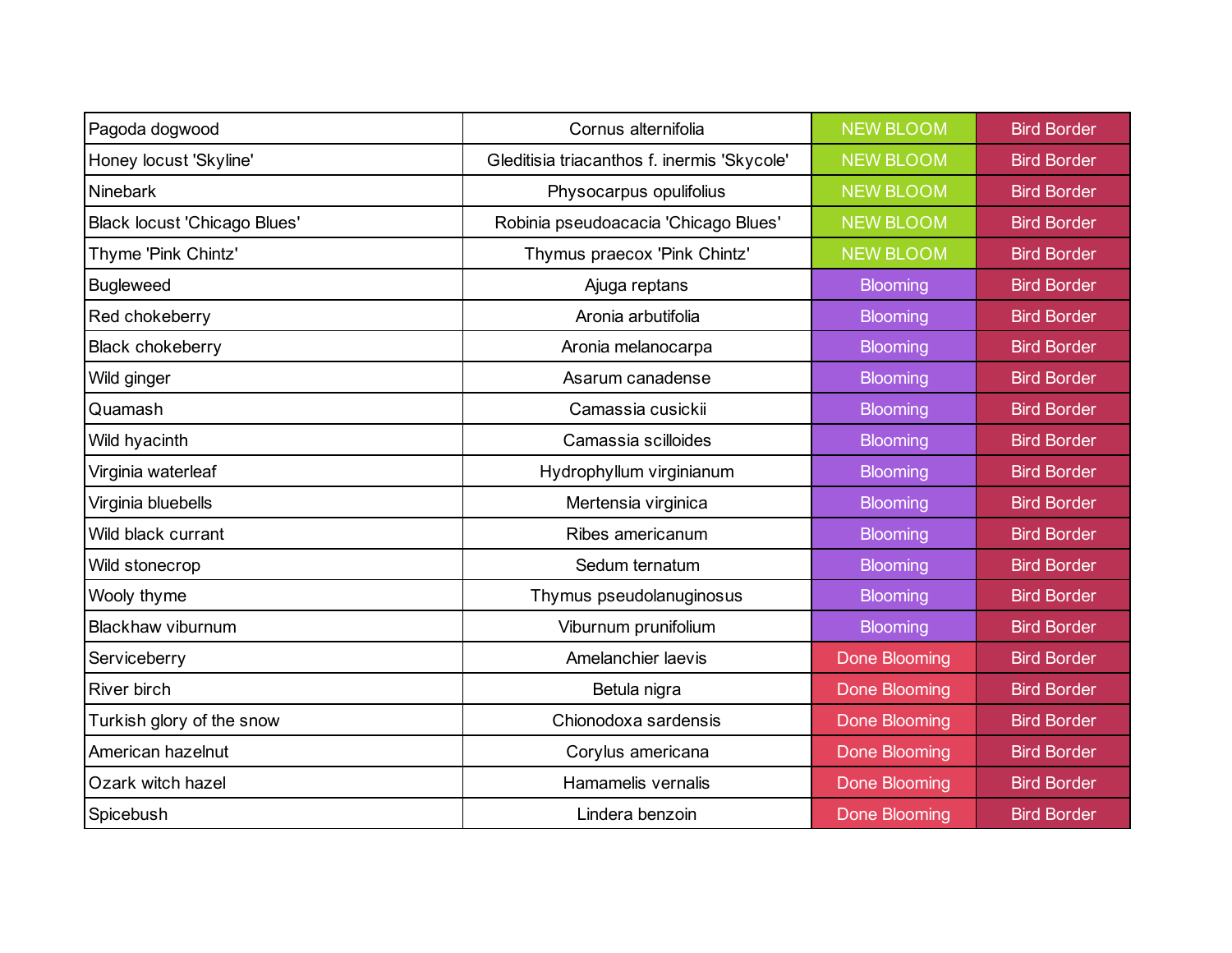| Sand cherry                  | Prunus pumila                     | <b>Done Blooming</b>      | <b>Bird Border</b> |
|------------------------------|-----------------------------------|---------------------------|--------------------|
| <b>Price's Violet</b>        | Viola priceana                    | <b>Done Blooming</b>      | <b>Bird Border</b> |
| Lead plant                   | Amorpha canescens                 | <b>Hasn't Bloomed Yet</b> | <b>Bird Border</b> |
| Orange butterfly weed        | Asclepias tuberosa                | <b>Hasn't Bloomed Yet</b> | <b>Bird Border</b> |
| New Jersey tea               | Ceanothus americanus              | <b>Hasn't Bloomed Yet</b> | <b>Bird Border</b> |
| <b>Buttonbush</b>            | Cephalanthus occidentalis         | <b>Hasn't Bloomed Yet</b> | <b>Bird Border</b> |
| Summersweet 'Einstein'       | Clethra alnifolia 'Einstein'      | <b>Hasn't Bloomed Yet</b> | <b>Bird Border</b> |
| White prairie clover         | Dalea candida                     | <b>Hasn't Bloomed Yet</b> | <b>Bird Border</b> |
| Purple prairie clover        | Dalea purpurea                    | <b>Hasn't Bloomed Yet</b> | <b>Bird Border</b> |
| Bush honeysuckle             | Diervilla lonicera                | <b>Hasn't Bloomed Yet</b> | <b>Bird Border</b> |
| Pale purple coneflower       | Echinacea pallida                 | <b>Hasn't Bloomed Yet</b> | <b>Bird Border</b> |
| Eastern wahoo                | Euonymus atropurpureus            | <b>Hasn't Bloomed Yet</b> | <b>Bird Border</b> |
| Wild hydrangea               | Hydrangea arborescens             | <b>Hasn't Bloomed Yet</b> | <b>Bird Border</b> |
| Trailing juniper 'Wiltonii'  | Juniperus horizontalis 'Wiltonii' | <b>Hasn't Bloomed Yet</b> | <b>Bird Border</b> |
| Kimberley oak                | Quercus x schuttei                | <b>Hasn't Bloomed Yet</b> | <b>Bird Border</b> |
| Smooth Illinois rose         | Rosa setigera                     | <b>Hasn't Bloomed Yet</b> | <b>Bird Border</b> |
| <b>Black-eyed Susan</b>      | Rudbeckia fulgida                 | <b>Hasn't Bloomed Yet</b> | <b>Bird Border</b> |
| Elderberry                   | Sambucus canadensis               | <b>Hasn't Bloomed Yet</b> | <b>Bird Border</b> |
| Stonecrop 'Bertram Anderson' | Sedum 'Bertram Anderson'          | <b>Hasn't Bloomed Yet</b> | <b>Bird Border</b> |
| Stonecrop 'Lime Twister'     | Sedum 'Lime Twister'              | <b>Hasn't Bloomed Yet</b> | <b>Bird Border</b> |
| Stonecrop 'Lime Zinger'      | Sedum 'Lime Zinger'               | <b>Hasn't Bloomed Yet</b> | <b>Bird Border</b> |
| White stonecrop              | Sedum album                       | <b>Hasn't Bloomed Yet</b> | <b>Bird Border</b> |
| Cliff stonecrop              | Sedum cauticola                   | <b>Hasn't Bloomed Yet</b> | <b>Bird Border</b> |